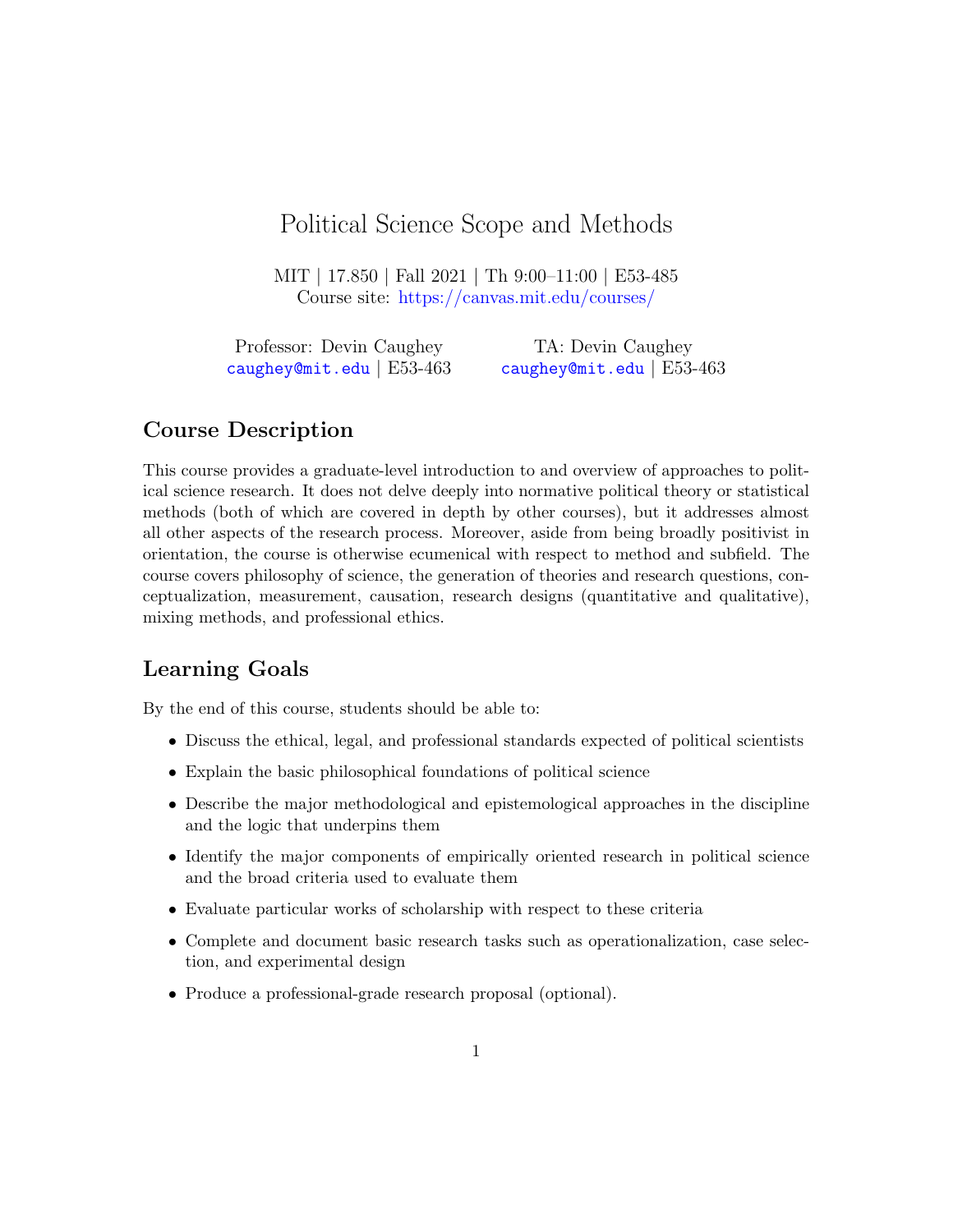# Assignments

You may choose one of two "tracks": one comprising a series of practical assignments tacking various research tasks, and the other organized around the submission of a National Science Foundation (NSF) Graduate Research Fellowships Program (GRFP) application. You must decide on a track before the third class session. In each track, the assignments (listed below) compose 80% of your grade. The remaining 20% of your grade will depend on in-class participation. You should interpret grades of  $A+/A$  as "excellent/good," B+/B/B− as "adequate/fair/poor," and C or below as "we need to talk."

Track 1 (No NSF)

- Session 2: COUHES training  $(5\%)$
- Session 4: Research puzzle (15%)
- Session 7: Operationalization (15%)
- Session 10: Experimental design  $(15\%)$
- Session 12: Case selection  $(15\%)$
- Session 13: Observation (15\%)

#### Track 2 (NSF)

- Session 2: COUHES training  $(5\%)$
- Session 3: NSF GRFP proposal idea (5%)
- Session 5: NSF GRFP proposal introduction and theory (15%)
- Session 8: NSF GRFP proposal  $(25\%)$
- Session 10: (a) Operationalization or (b) experimental design  $(15\%)$
- Session 13: (c) Case selection or (d) observation  $(15\%)$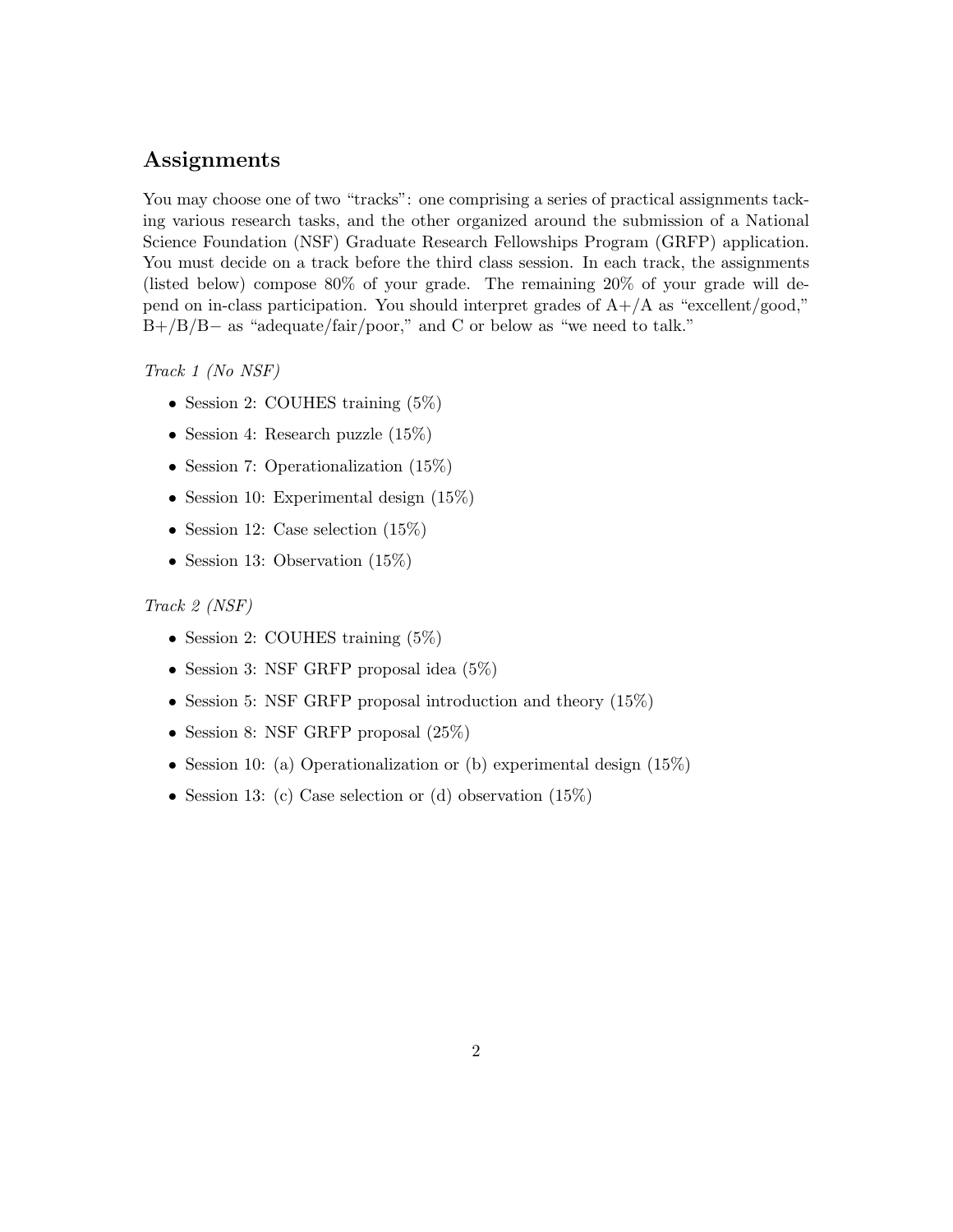# Required Texts

The following five books are required (though only one is recommended for purchase).

### Purchase Recommended

John Gerring. 2012. Social Science Methodology: A Unified Framework. 2nd ed. New York: Cambridge University Press. ISBN: 9780521132770

### PDF Will Be Posted

Nancy Cartwright and Eleonora Montuschi, eds. 2014. Philosophy of Social Science: A New Introduction. New York: Oxford University Press. isbn: 9780199645107

Peter Godfrey-Smith. 2003. Theory and Reality: An Introduction to the Philosophy of Science. Chicago: University of Chicago Press. isbn: 0226300633

James Mahoney and Gary Goertz. 2012. A Tale of Two Cultures: Qualitative and Quantitative Research in the Social Sciences. Princeton, NJ: Princeton University Press. isbn: 9780691149714

Gary King, Robert Keohane, and Sidney Verba. 1994. Designing Social Inquiry: Scientific Inference in Qualitative Research. Princeton, NJ: Princeton University Press. isbn: 9780691034713

A list of texts recommended for deeper exploration of particular subjects is printed at the end of this syllabus.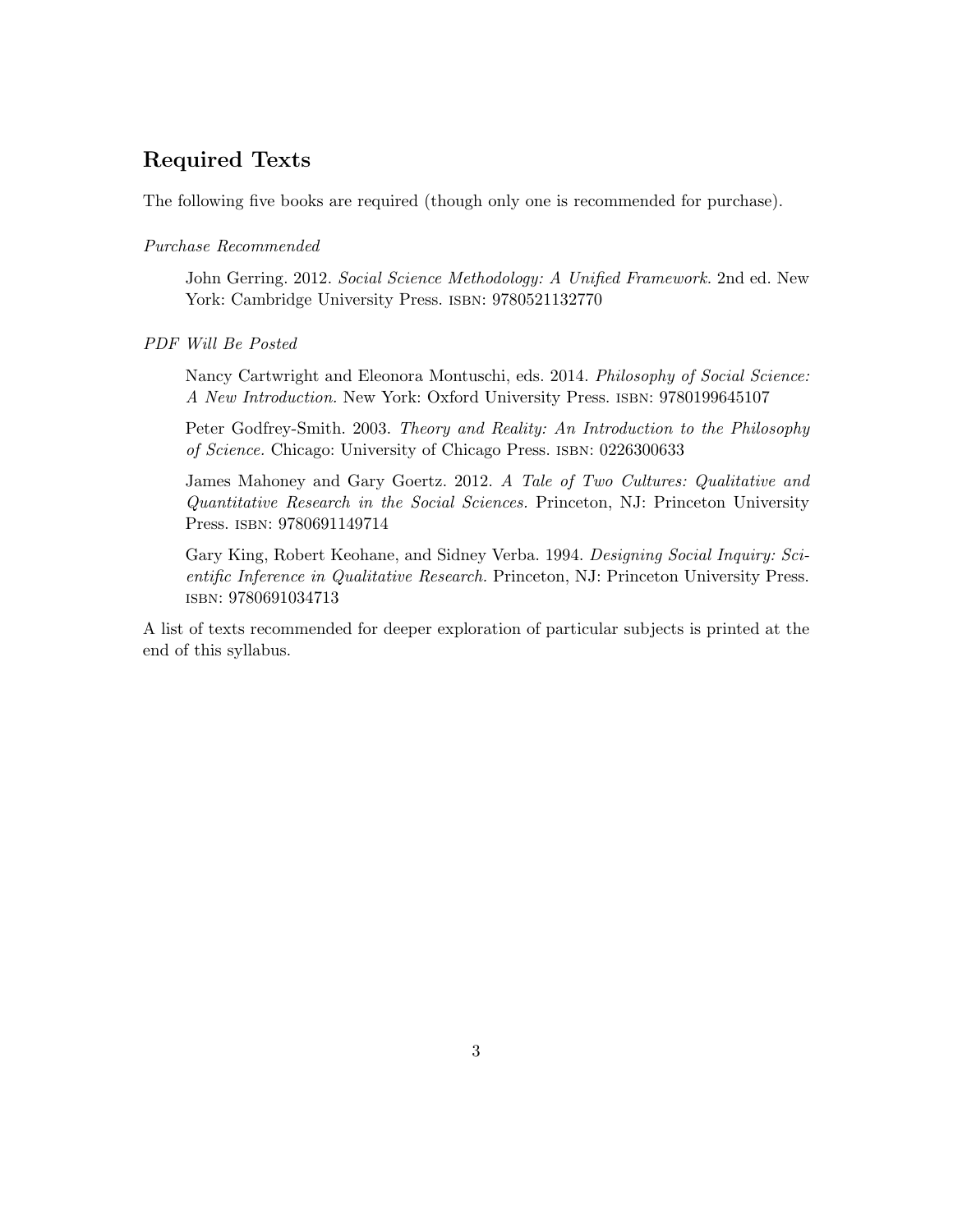# Semester Overview

|                                            | 1 September 9: Becoming a Political Scientist               |
|--------------------------------------------|-------------------------------------------------------------|
|                                            | 2 September 16: Philosophy of Science                       |
|                                            | 3 September 23: The Context of Discovery                    |
| $\overline{4}$                             | September 30: The Context of Justification                  |
|                                            | 5 October 7: Conceptualization & Descriptive Arguments      |
| 6                                          | October 14: Measurement & Descriptive Inference             |
|                                            | 7 October 21: Counterfactuals & Causal Arguments            |
|                                            | 8 October 28: Quantitative I—Experimental Analysis          |
|                                            | 9 November 4: Quantitative II—Multivariate Analysis         |
| November 11: NO CLASS (Veterans Day)       |                                                             |
|                                            | 10 November 18: Qualitative I-General Perspectives          |
| November 25: NO CLASS (Thanksgiving)       |                                                             |
| 11 December 2: Qualitative II-Case Studies |                                                             |
|                                            | 12 December 9: Qualitative III—Fieldwork & Interpretativism |
|                                            | 13 December 16: Mixing Methods (Optional)                   |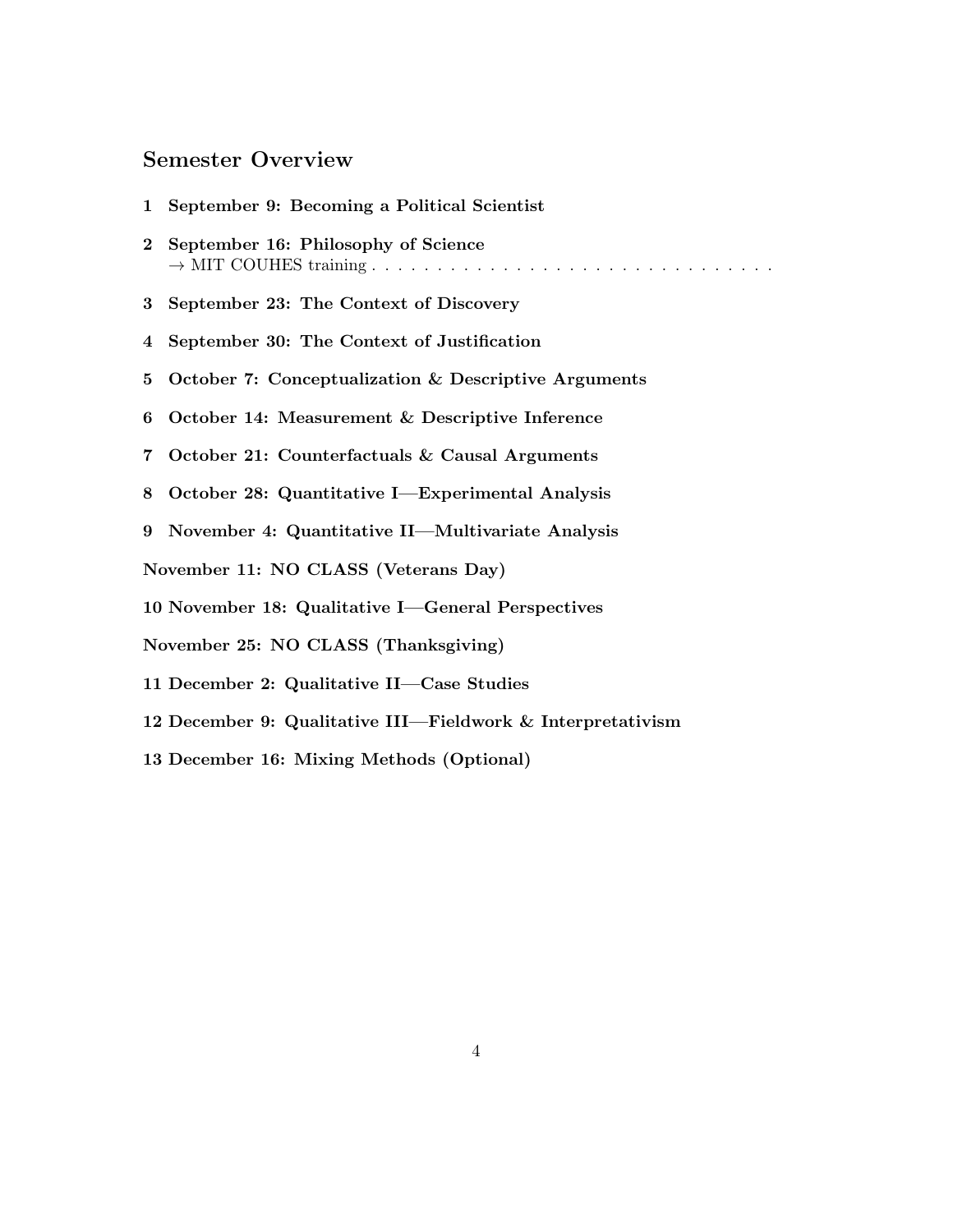# Course Schedule

# <span id="page-4-0"></span>1 September 9: Becoming a Political Scientist

What does it mean to study politics scientifically? What ethical and professional standards should we follow in our work? What does a successful career in political science look like? What skills and traits should a political scientist develop? What does a research proposal look like?

# Required Readings (180 pages)

## Exemplars

PDF Kenneth J. Arrow, Robert O. Keohane, and Simon A. Levin. 2012. "Elinor Ostrom: An Uncommon Woman for the Commons." Proceedings of the National Academy of Sciences 109 (33): 13135–13136

PDF David R. Mayhew. 2015. "Robert A. Dahl: Questions, Concepts, Proving It." Journal of Political Power 8 (2): 175–187

Ethics

Gary King and Melissa Sands. 2015. "How Human Subjects Research Rules Mislead You and Your University, and What to Do About It." August 15, 2015. [https://](https://gking.harvard.edu/files/gking/files/irb_politics_paper_1.pdf) [gking.harvard.edu/files/gking/files/irb](https://gking.harvard.edu/files/gking/files/irb_politics_paper_1.pdf) politics paper 1.pdf

Jesse Singal. 2015. "The Case of the Amazing Gay-Marriage Data: How a Graduate Student Reluctantly Uncovered a Huge Scientific Fraud." New York Magazine, May 29, 2015. http:// $n_{\text{sym}}$ .com/scienceofus/2015/05/how-a-grad-student[uncovered-a-huge-fraud.html](http://nymag.com/scienceofus/2015/05/how-a-grad-student-uncovered-a-huge-fraud.html)

Workflow

PDF Pierre Bayard. 2007. How to Talk about Books You Haven't Read. Translated from the French by Jeffrey Mehlman. New York: Bloomsbury, preface and chap. 1–4

PDF Allan Dafoe. 2014. "Science Deserves Better: The Imperative to Share Complete Replication Files." PS: Political Science & Politics 47 (1): 60–66

PDF Tim Büthe and Alan M. Jacobs, eds. 2015. "Symposium: Transparency in Qualitative and Multi-Method Research." Qualitative & Multi-Method Research 13 (1). [https://www.maxwell.syr.edu/moynihan/cqrm/qmmr/Table](https://www.maxwell.syr.edu/moynihan/cqrm/qmmr/Table_of_Contents_13_1/) of Contents 13  $1/$ , 2–8 (Introduction) and 52–64 (Conclusion)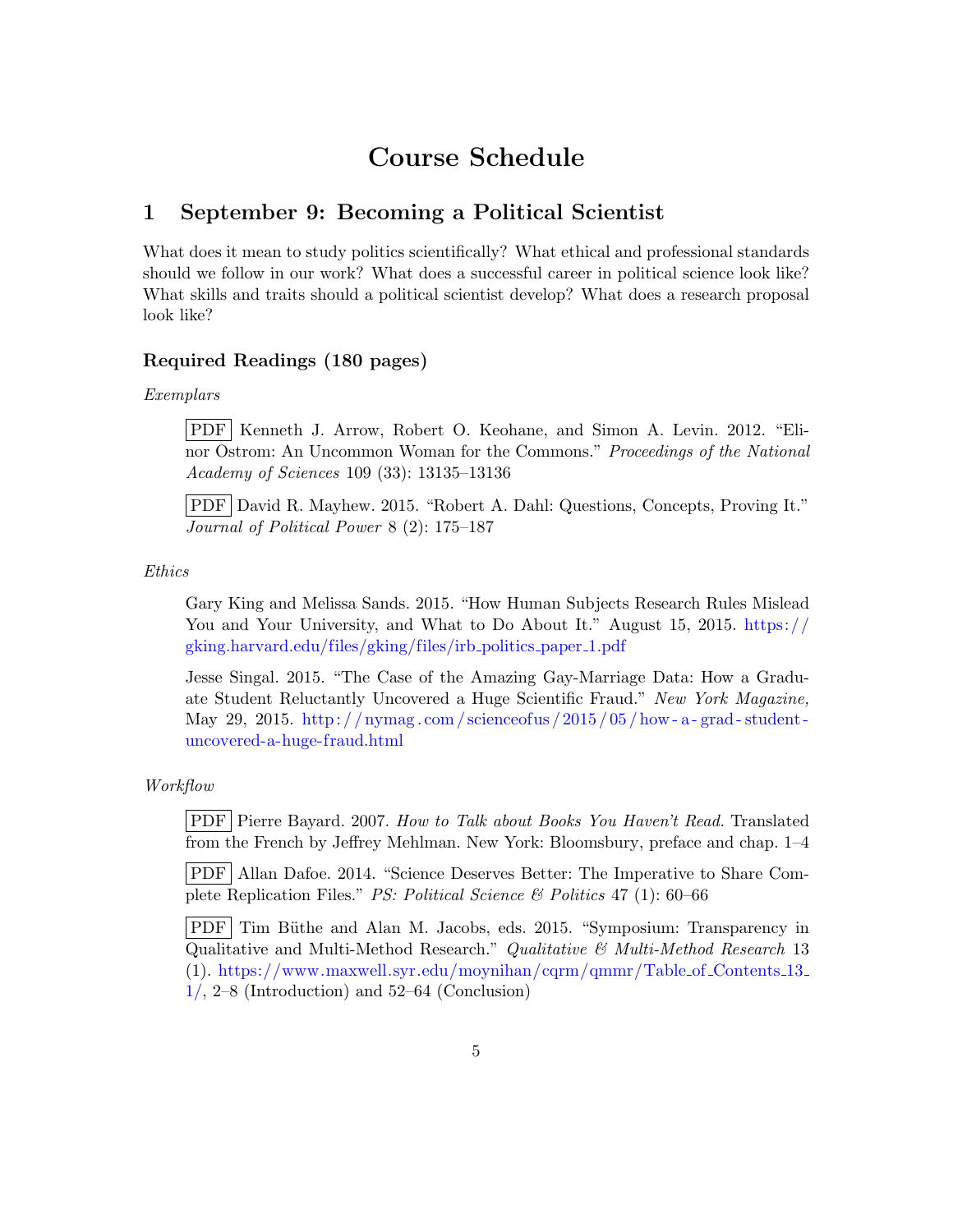Kieran Healy. 2019. "The Plain Person's Guide to Plain Text Social Science," October 4, 2019. <http://plain-text.co> (SKIM)

# Examples of NSF GRFP proposals

PDF Blair Read (successful proposal)

PDF Mina Pollmann (successful proposal)

PDF Anonymous 1 (unsuccessful proposal)

PDF Anonymous 2 (unsuccessful proposal)

# <span id="page-5-0"></span>2 September 16: Philosophy of Science

### $\rightarrow$  MIT COUHES training

<span id="page-5-1"></span>What are the philosophical underpinnings of science? How does science work in practice? What, if any, are the differences between the natural and social sciences? How do and should scientists' values and identities affect their work?

## Required Readings (217 pages)

 $\text{PDF}$  Godfrey-Smith, Theory and Reality, 1–121 (chap. 1–7)

PDF Eleonora Montuschi. 2014. "Scientific Objectivity." Chap. 7 in Philosophy of Social Science: A New Introduction, edited by Nancy Cartwright and Eleonora Montuschi, 123–144. New York: Oxford University Press

PDF Sharon Crasnow. 2014. "Feminist Standpoint Theory." Chap. 8 in Philosophy of Social Science: A New Introduction, edited by Nancy Cartwright and Eleonora Montuschi, 145–161. New York: Oxford University Press

PDF Liam Kofi Bright. 2018. "Du Bois' Democratic Defence of the Value Free Ideal." Synthese 195:2227–2245

PDF Gerring, Social Science Methodology, xix–xxiii (Preface), 1–23 (chap. 1: "A Unified Framework"), and 27–36 (part of chap. 2: "Beginnings")

## Additional Resources

Karl Popper. 2002. The Logic of Scientific Discovery. New York: Routledge

Thomas Kuhn. 2012. The Structure of Scientific Revolutions. Chicago: University of Chicago Press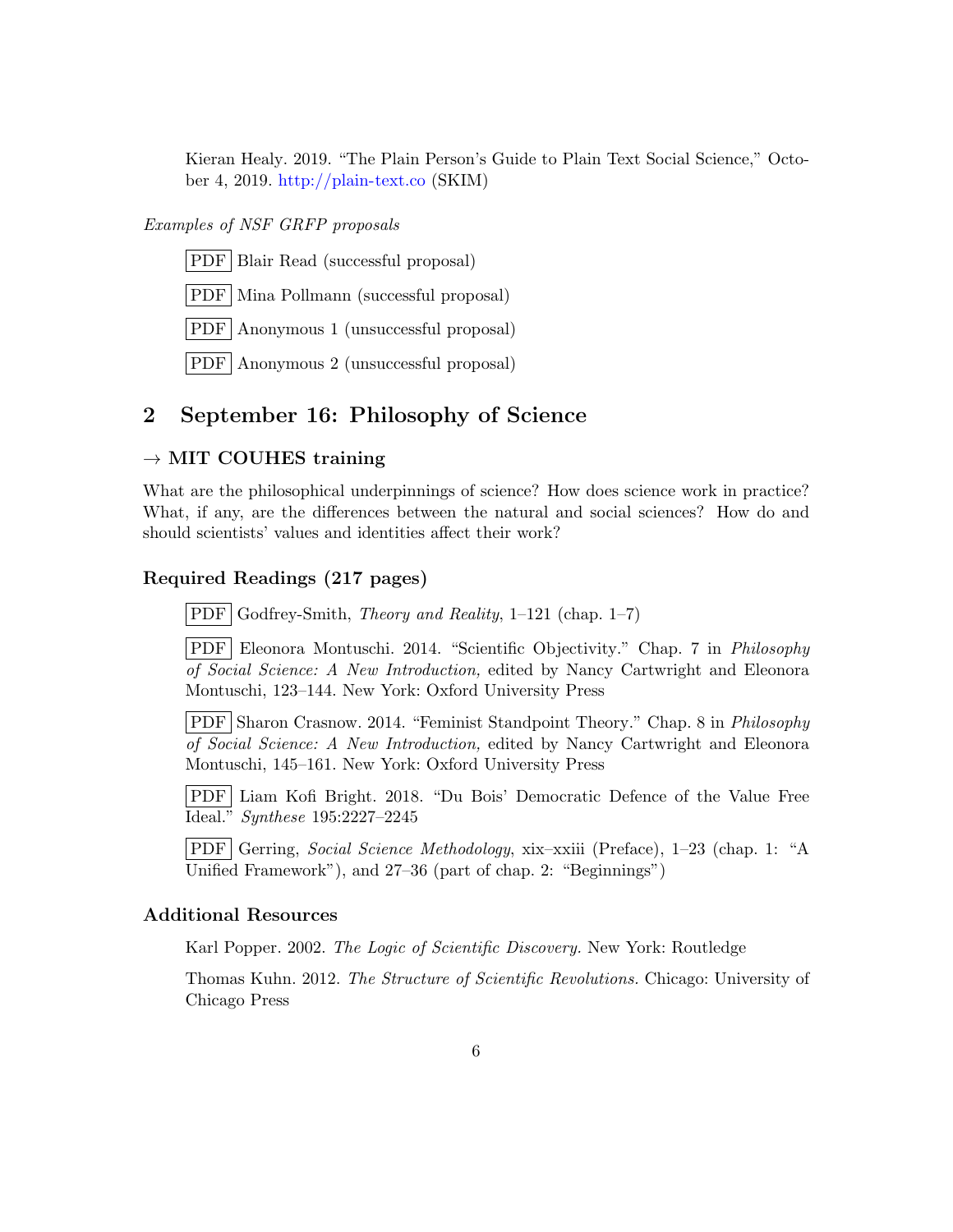Sandra G. Harding, ed. 1976. Can Theories Be Refuted? Essays on the Duhem-Quine Thesis. Dordrecht, Holland: D. Reidel

Paul K. Feyerabend. 1993. Against Method. 3rd ed. New York: Verso. First published 1975

Gabriel A. Almond and Stephen J. Genco. 1977. "Clouds, Clocks, and the Study of Politics." World Politics 29 (4): 489–522

Gerring, Social Science Methodology, 394–401 (Postscript: "Justifications")

Bruce Bueno de Mesquita. 2004. "The Methodical Study of Politics." In Problems and Methods in the Study of Politics, edited by Ian Shapiro, Rogers M. Smith, and Tarek E. Masoud, 227–247. New York: Cambridge

# <span id="page-6-0"></span>3 September 23: The Context of Discovery

Like many others, Gerring divides the scientific process into two "contexts": *discovery* and appraisal (also known as "justification"). This week focuses on discovery—the generation of new questions, models, theories, hypotheses, explanations, and arguments. What motivates good research? How do we come up with research questions? What are attributes of good arguments? What does it mean to "explain" somthing? How do theories, models, and hypotheses relate to one another? When formulating theories, how should we balance values such as verisimilitude, parsimony, tractability, and usefulness? When is formalizing theory worth the effort?

# Required Readings  $(179 \text{ pages} + 38 \text{ minutes})$

Overview

PDF Godfrey-Smith, Theory and Reality, 173–189 (chap. 12: "Scientific Realism") and 190–201 (chap. 13: "Explanation")

Gerring, Social Science Methodology, 37–57 (second part of chap. 2: "Beginnings") and 58–73 (chap. 3: "Arguments")

Ideas and Questions

PDF Barbara Geddes. 2003. Paradigms and Sand Castles: Theory Building and Research Design in Comparative Politics. Ann Arbor: University of Michigan Press, 27–40, 87–88

PDF Fred Eidlin. 2011. "The Method of Problems versus the Method of Topics." PS: Political Science & Politics 44 (4): 758–761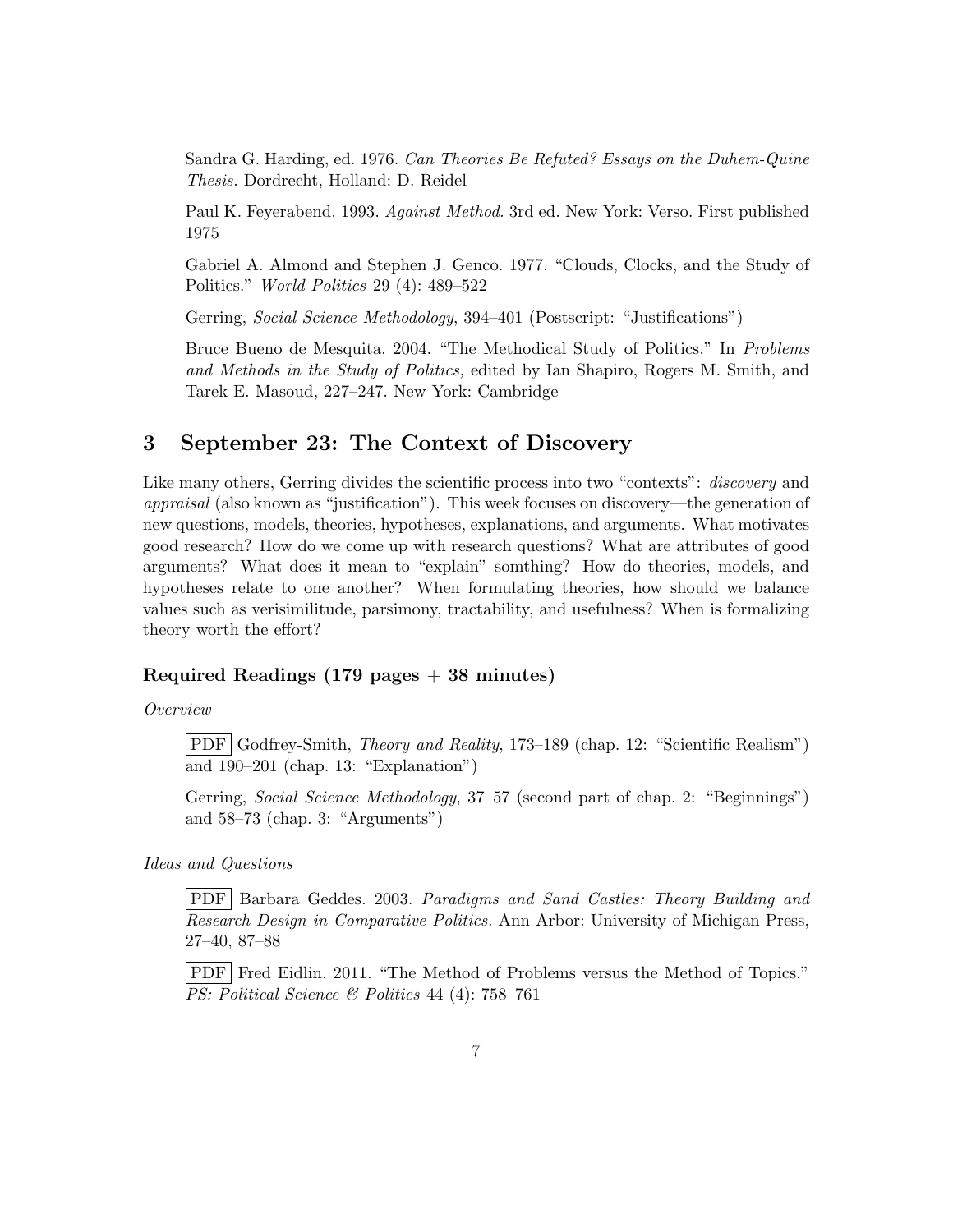David Mayhew reflects on the origins of *Congress: The Electoral Connection* (1974). Watch at [https://www.youtube.com/watch?v=u3VCLfi3Bzk&feature=youtu.be.](https://www.youtube.com/watch?v=u3VCLfi3Bzk&feature=youtu.be) 38 minutes (Mayhew starts speaking at 6:30)

### Theories and Models

PDF Stephen Van Evera. 1997. Guide to Methods for Students of Political Science. Ithaca, NY: Cornell University Press, 7–21 (first part of chap. 1: "Hypotheses, Laws, and Theories")

PDF Mahoney and Goertz, Tale of Two Cultures, 16–38 (chap. 2, "Mathematical Prelude: A Selective Introduction to Logic and Set Theory for Social Scientists")

PDF Kevin A. Clarke and David M. Primo. 2007. "Modernizing Political Science: A Model-Based Approach." Perspectives on Politics 5 (4): 741–753

## Application

PDF James D. Fearon. 1995. "Rationalist Explanations for War." International Organization 49 (3): 379–414

### Additional Resources

Paul Krugman. 1994. "The Fall and Rise of Development Economics." In Rethinking the Development Experience: Essays Provoked by the Work of Albert O. Hirschman, edited by Donald A. Schön and Lloyd Rodwin, 39–58. Washington, DC and Cambridge, MA: Brookings Institution / Lincoln Institute of Land Policy

Robert H. Bates et al. 1998. Analytic Narratives. Princeton: Princeton University Press

John H. Aldrich, James E. Alt, and Arthur Lupia. 2009. "The EITM Approach: Origins and Interpretations." In The Oxford Handbook of Political Methodology, edited by Janet M. Box-Steffensmeier, Henry E. Brady, and David Collier. Oxford University Press. <https://doi.org/10.1093/oxfordhb/9780199286546.003.0037>

Andrew T. Little and Thomas B. Pepinsky. 2016. "Simple and Formal Models in Comparative Politics." Chinese Political Science Review 1 (3): 425–447

Kieran Healy. 2017. "Fuck Nuance." Sociological Theory 35 (2): 118–127

# <span id="page-7-0"></span>4 September 30: The Context of Justification

How should arguments be appraised (i.e., justified, tested, evaluated, falsified, compared)?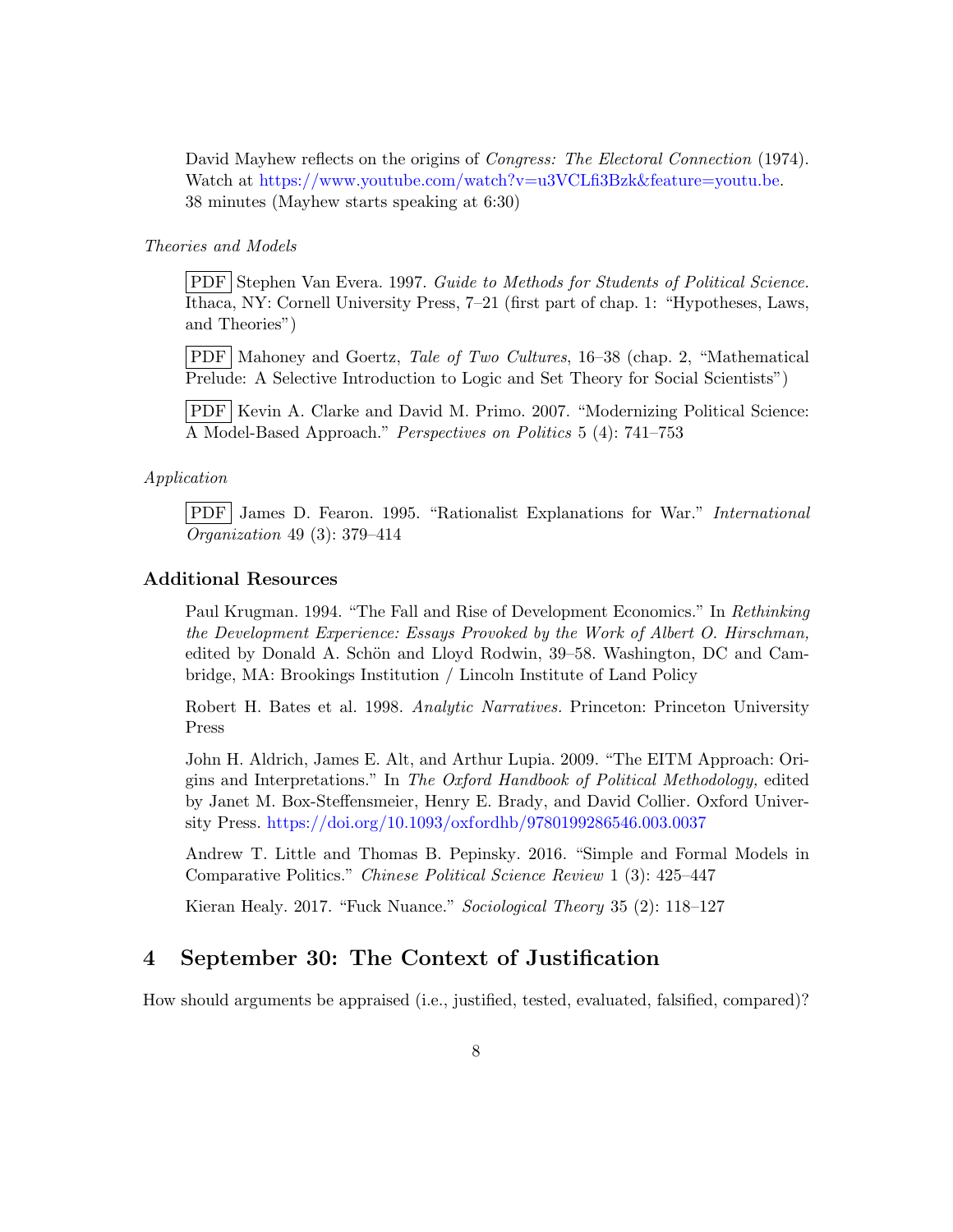What makes for convincing appraisal? What are various strategies of appraisal? In a probabilistic world, how should we draw theoretical inferences from data? What are the advantages and disadvantages of alternative appraisal strategies, as illustrated by studies of the democratic peace?

## Required Readings (240 pages)

## Overview

Gerring, Social Science Methodology, 74–103 (chap. 4: "Analyses")

#### Perspectives

PDF Paul E. Meehl. 1997. "The Problem Is Epistemology, Not Statistics: Replace Significance Tests by Confidence Intervals and Quantify Accuracy of Risky Numerical Predictions." In What If There Were No Significance Tests?, edited by Lisa L. Harlow, Stanley A. Mulaik, and James H. Steiger, 395–425. Mahwaw, NJ: Lawrence Erlbaum Associates

PDF Godfrey-Smith, *Theory and Reality*, 202–217 (chap. 14: "Bayesian Inference")

PDF Stephen Van Evera. 1997. Guide to Methods for Students of Political Science. Ithaca, NY: Cornell University Press, 27–48 (second part of chap. 1: "Hypotheses, Laws, and Theories")

PDF Peter A. Hall. 2003. "Aligning Ontology and Methodology in Comparative Research." Chap. 11 in Comparative Historical Analysis in the Social Sciences, edited by James Mahoney and Dietrich Rueschemeyer, 373–404. New York: Cambridge University Press

# Applications to the Democratic Peace

PDF Bruce Russett et al. 1993. Grasping the Democratic Peace: Principles for a Post–Cold War World. Princeton, NJ: Princeton University Press, 3–23 (chap. 1: "The Fact of Democratic Peace") and 72–86 (first part of chap. 4: "The Democratic Peace since World War II")

PDF Susan Peterson. 1995. "How Democracies Differ: Public Opinion, State Structure, and the Lessons of the Fashoda Crisis." Security Studies 5 (1): 3–37

PDF Joslyn N. Barnhart et al. 2020. "The Suffragist Peace." International Organization 74 (4): 633–670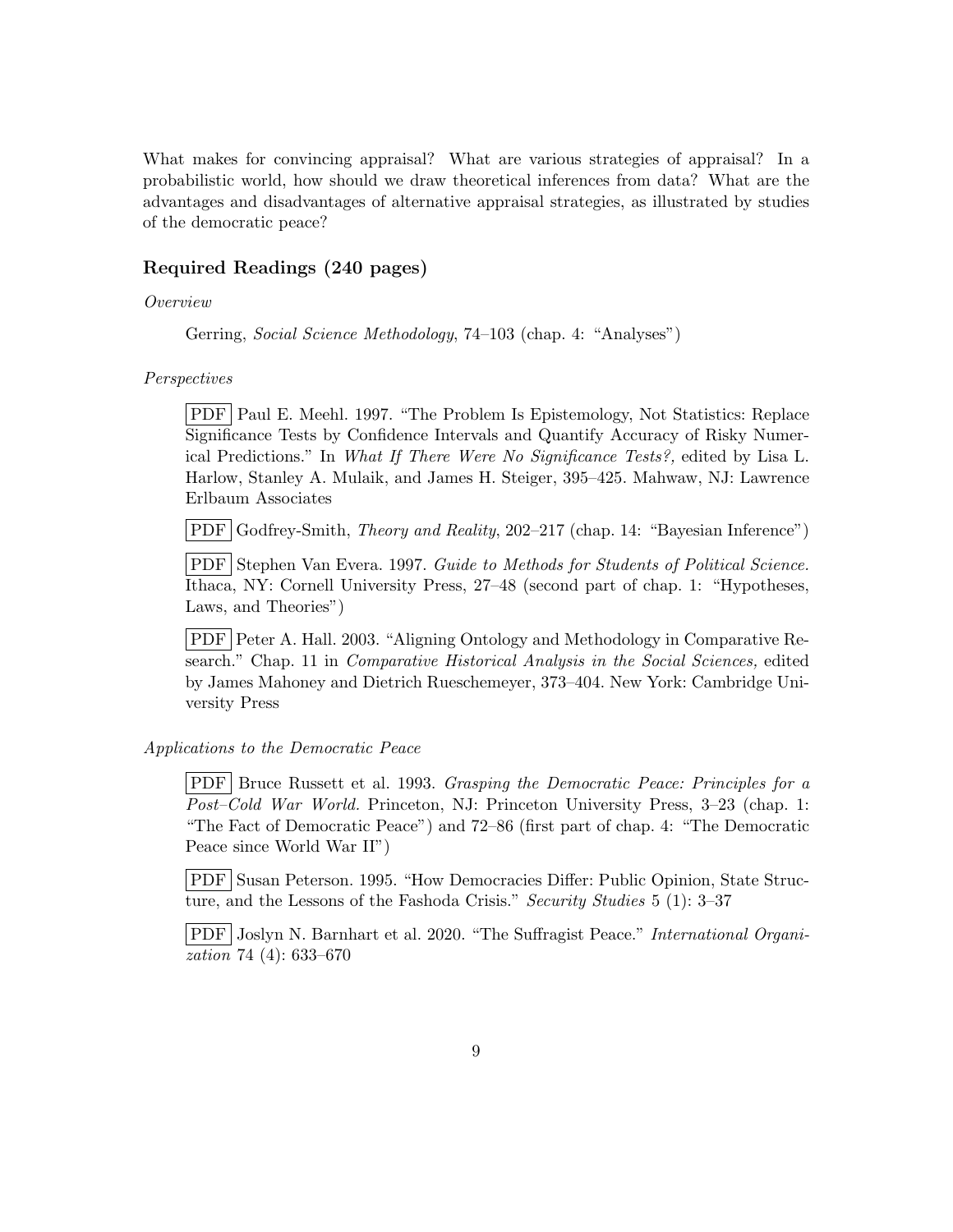## Additional Resources

Donald T. Campbell and Julian Stanley. 1963. Experimental and Quasi-Experimental Designs for Research. Belmont, CA: Wadsworth

Paul R. Rosenbaum. 2010. Design of Observational Studies. New York: Springer, especially chapters 4 and 5.

Alexander L. George and Andrew Bennett. 2005. Case Studies and Theory Development in the Social Sciences. Cambridge, MA: MIT Press, 37–59 (chap. 2: "Case Study Methods and Research on the Interdemocratic Peace")

Michael R. Tomz and Jessica L. P. Weeks. 2013. "Public Opinion and the Democratic Peace." American Political Science Review 107 (4): 849–865

# <span id="page-9-0"></span>5 October 7: Conceptualization & Descriptive Arguments

This class session covers concepts (the linguistic containers political scientists use to describe the social world) and *descriptive arguments* (answers to "what" questions). Following Gerring, these can be viewed as forms of descriptive (as distinct from causal) discovery. While conceptualization and description are sometimes neglected, they are both valuable scientific tasks in themselves and necessary preconditions for causal arguments and analyses.

# Required Readings (165 pages)

Overview

Gerring, Social Science Methodology, 107-40 (chap. 5: "Concepts") and 141-54 (chap. 6: "Descriptive Arguments")

PDF Nancy Cartwright and Rosa Runhardt. 2014. "Measurement." Chap. 14 in Philosophy of Social Science: A New Introduction, edited by Nancy Cartwright and Eleonora Montuschi, 265–287. New York: Oxford University Press

Perspectives

PDF Giovanni Sartori. 1970. "Concept Misformation in Comparative Politics." American Political Science Review 64 (4): 1033–1053

PDF David Collier and James E. Mahon Jr. 1993. "Conceptual 'Stretching' Revisited: Adapting Categories in Comparative Analysis." American Political Science Review 87 (4): 845–855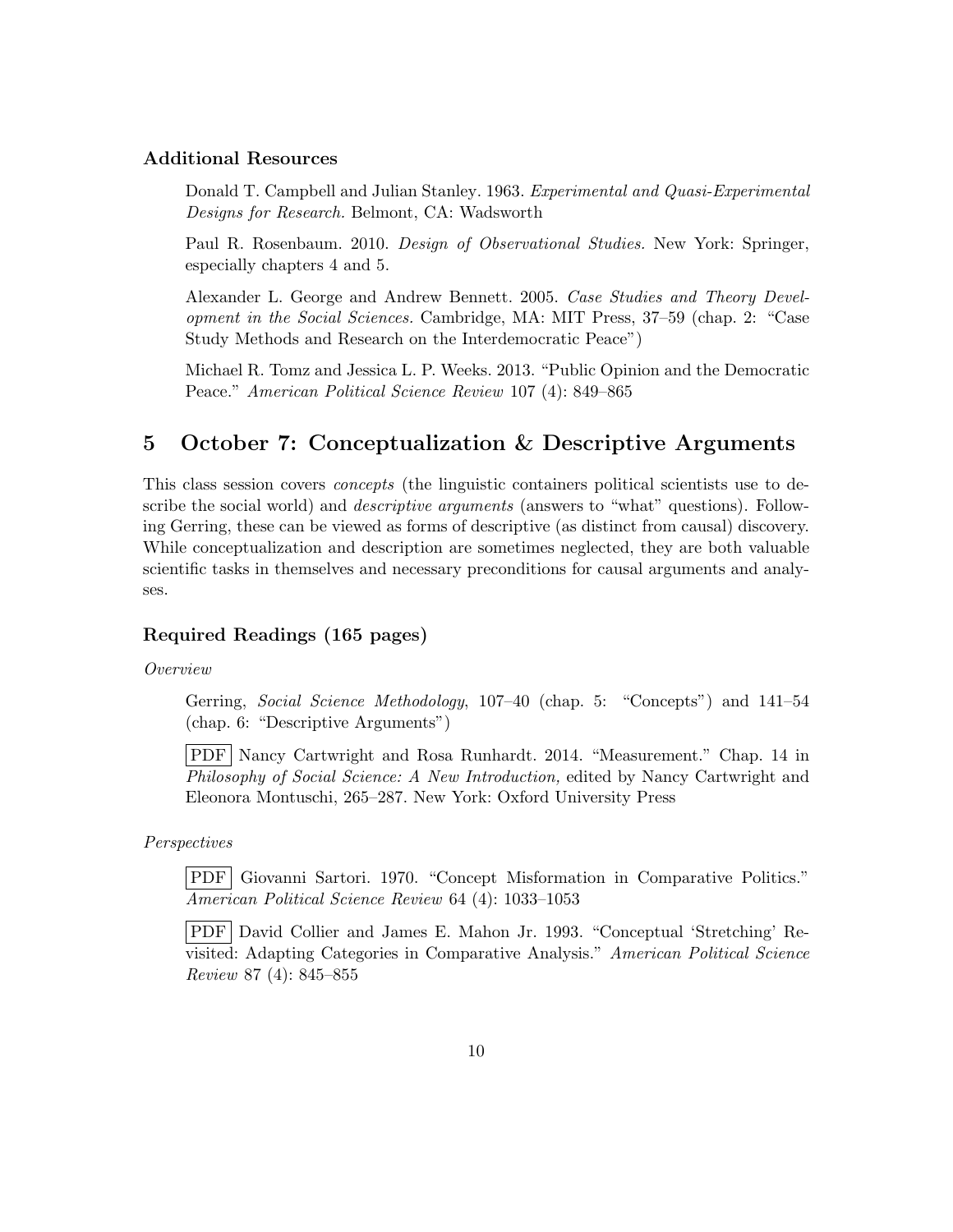PDF Richard Locke and Kathleen Thelen. 1998. "Problems of Equivalence in Comparative Politics: Apples and Oranges, Again." APSA-CP: Newsletter of the APSA Organized Section in Comparative Politics 9 (1): 9–12

### Applications (Read All)

PDF Robert A. Dahl. 1971. Polyarchy: Participation and Opposition. New Haven, CT: Yale University Press, 1–9

PDF Jacob S. Hacker. 2004. "Privatizing Risk without Privatizing the Welfare State: The Hidden Politics of Social Policy Retrenchment in the United States." American Political Science Review 98 (2): 243–260

PDF Rawi Abdelal et al. 2006. "Identity as a Variable." Perspectives on Politics 4 (4): 695–711

PDF Alisha C. Holland. 2016. "Forbearance." American Political Science Review 110 (2): 232–246

# Additional Resources

Rawi Abdelal et al., eds. 2009. Measuring Identity: A Guide for Social Scientists. New York: Cambridge University Press

David Collier and Steven Levitsky. 1997. "Democracy with Adjectives: Conceptual Innovation in Comparative Research." World Politics 49 (3): 430–451

# <span id="page-10-0"></span>6 October 14: Measurement & Descriptive Inference

This session moves from descriptive discovery to descriptive appraisal—that is, from theoretical concepts and arguments to the empirical task of measurement. The readings discuss procedures for constructing operational measures of concepts and criteria for evaluating measurement validity. We consider how choices regarding measurement can affect the appraisal of descriptive arguments. To illustrate the pitfalls and trade-offs of different measurement strategies, we examine various approaches to conceptualizing and measuring democracy.

# Required Readings (175 pages)

Overview

Gerring, Social Science Methodology, 155–94 (chap. 7: "Measurements")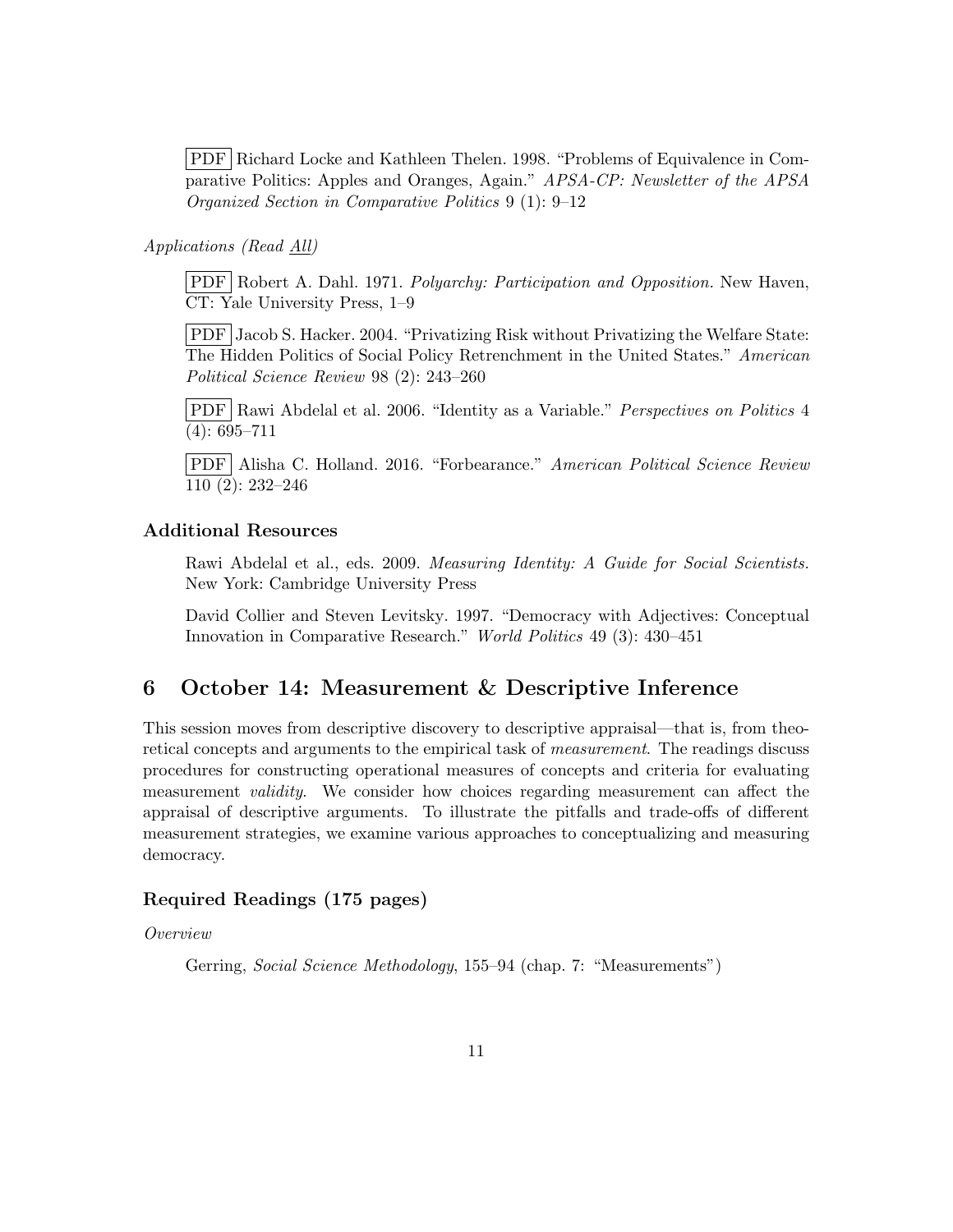#### Perspectives

PDF Robert Adcock and David Collier. 2001. "Measurement Validity: A Shared Standard for Qualitative and Quantitative Research." American Political Science Review 95 (3): 529–546

PDF Kevin Munger, Andrew M. Guess, and Eszter Hargittai. 2021. "Quantitative Description of Digital Media: A Modest Proposal to Disrupt Academic Publishing." Journal of Quantitative Description: Digital Media 1:1–13

## Pitfalls

PDF Richard E. Nisbett and Timothy DeCamp Wilson. 1977. "Telling More Than We Can Know: Verbal Reports on Mental Processes." *Psychological Review* 84 (3): 231–259

PDF Ian S. Lustick. 1996. "History, Historiography, and Political Science: Multiple Historical Records and the Problem of Selection Bias." American Political Science Review 90 (3): 605–618

#### Applications

PDF Mike Alvarez et al. 1996. "Classifying Political Regimes." Studies in Comparative International Development 31 (2): 3–36

PDF Pamela Paxton. 2000. "Women's Suffrage in the Measurement of Democracy: Problems of Operationalization." Studies in Comparative International Development 35 (3): 92–111

PDF Shawn Treier and Simon Jackman. 2008. "Democracy as a Latent Variable." American Journal of Political Science 52 (1): 201–217

### Additional Resources

Jason Seawright and David Collier. 2014. "Rival Strategies of Validation: Tools for Evaluating Measures of Democracy." Comparative Political Studies 47 (1): 111–138

Jack H. Hexter. 1986. "The Historical Method of Christopher Hill." In On Historians, 227–251. Cambridge, MA: Harvard University Press

# <span id="page-11-0"></span>7 October 21: Counterfactuals & Causal Arguments

In this session, we transition from description to causation. We will cover both causal arguments (i.e., discovery) and causal analyses (i.e., appraisal), though we leave discussion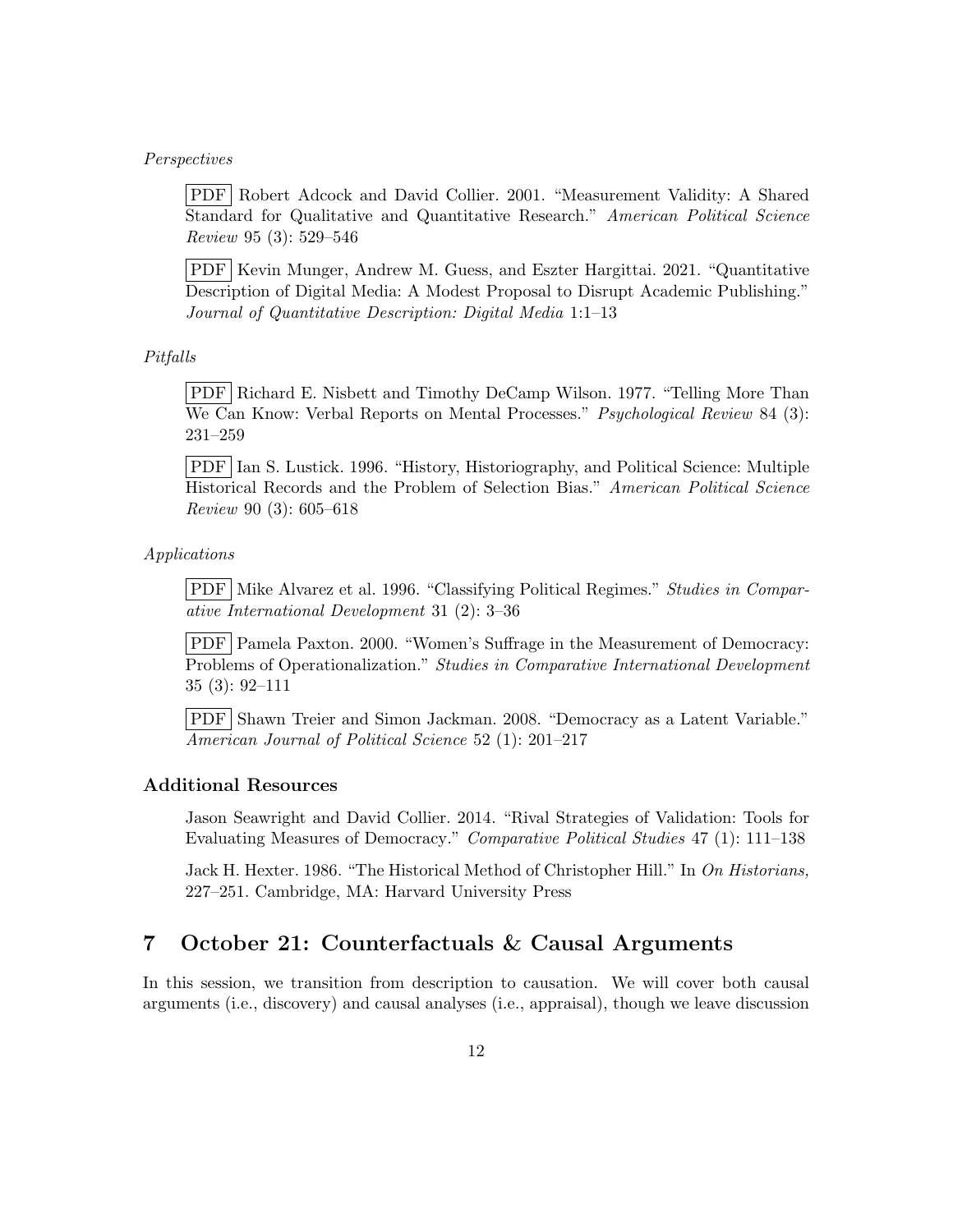of specific strategies of causal appraisal for subsequent sessions. We will consider alternative definitions of causation and discuss what constitutes a well-defined (and therefore estimable) casual effect. One of the goals of this session is to establish a framework for reasoning about causation that transcends methodological divides (e.g., quantitative vs. qualitative).

# Required Readings (184 pages)

Causal Arguments and Analyses

Gerring, Social Science Methodology, 197–217 (chap. 8: "Causal Arguments") and 218–55 (chap. 9: "Causal Analyses")

## Philosophical Perspectives on Causation

PDF Nancy Cartwright. 2014. "Causal Inference." Chap. 16 in Philosophy of Social Science: A New Introduction, edited by Nancy Cartwright and Eleonora Montuschi, 308–326. New York: Oxford University Press

PDF Henry E. Brady. 2008. "Causation and Explanation in Social Science." Chap. 10 in The Oxford Handbook of Political Methodology, edited by Janet M. Box-Steffensmeier, Henry E. Brady, and David Collier, 217–270. New York: Oxford University Press, 217–249 (section 9 is optional)

#### Counterfactuals

PDF James D. Fearon. 1991. "Counterfactuals and Hypothesis Testing in Political Science." World Politics 43 (2): 169–195

## Manipulation

PDF Maya Sen and Omar Wasow. 2016. "Race as a Bundle of Sticks: Designs that Estimate Effects of Seemingly Immutable Characteristics." Annual Review of Political Science 19 (1): 499–522

### Causation and Historical Development

PDF David A. Bateman and Dawn Langan Teele. 2020. "A Developmental Approach to Historical Causal Inference." In "Causal Inference and American Political Development." Public Choice 185:253–279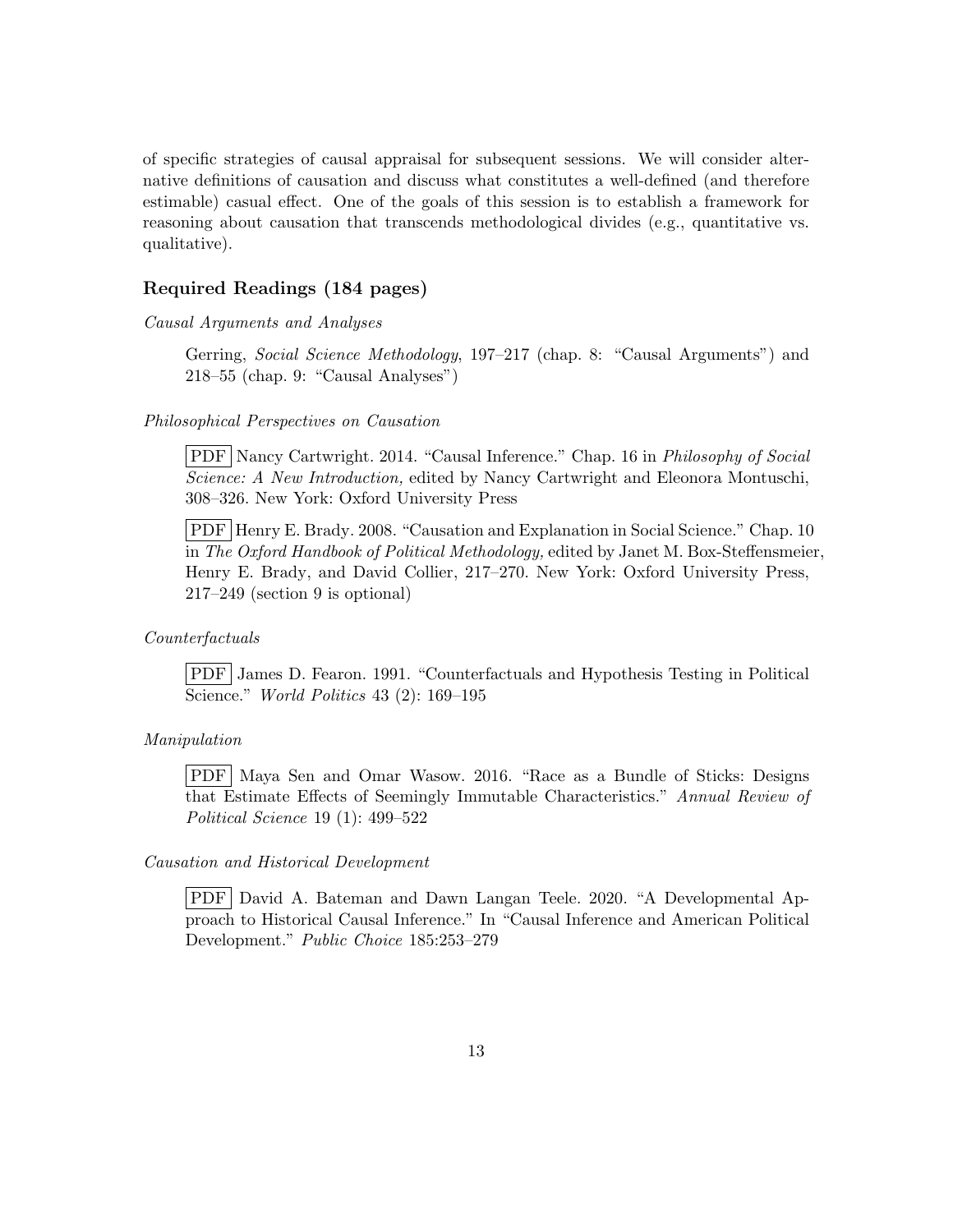## Additional Resources

David Lewis. 1973. "Causation." *Journal of Philosophy* 70 (7): 556–567

Donald B. Rubin. 2008. "For Objective Causal Inference, Design Trumps Analysis." Annals of Applied Statistics 2 (3): 808–840

William R. Shadish. 2010. "Campbell and Rubin: A Primer and Comparison of Their Approaches to Causal Inference in Field Settings." Psychological Methods 15 (1): 3– 17

Judea Pearl. 2009. Causality: Models, Reasoning, and Inference. 2nd ed. New York: Cambridge University Press

L. A. Paul and Ned Hall. 2013. Causation: A User's Guide. New York: Oxford University Press

Sally Haslanger. 2016. "What Is a (Social) Structural Explanation?" Philosophical Studies 173 (1): 113–130

Bradford Skow. 2018. Causation, Explanation, and the Metaphysics of Aspect. New York: Oxford University Press

Mahoney and Goertz, Tale of Two Cultures, 41–83 (Part I: "Causal Models and Inference")

# <span id="page-13-0"></span>8 October 28: Quantitative I—Experimental Analysis

This is the first in a series of sessions that discuss specific causal inference strategies and research designs. We begin with what are arguably the most straightforward causal designs, ones in which units are randomly (or "as if" randomly) assigned to different treatment conditions (i.e., different levels of the causal variable of interest). Such experiments, whether controlled by the researcher or implemented by "nature," offer the most propitious setting for estimating average treatment effects of various kinds. The applications for this week occupy different points on Dunning's "continuum of plausibility" of as-if randomness. The examples range from temporal (Campbell and Ross [1968\)](#page-26-0) and geographic (Ferwerda and Miller [2014;](#page-28-0) Kocher and Monteiro [2016\)](#page-30-0) discontinuities to randomized natural (Titiunik [2015\)](#page-34-0) and field (Broockman and Kalla [2016\)](#page-26-1) experiments. We will discuss trade-offs between internal and external validity and other issues that arise in (quasi-)experimental settings.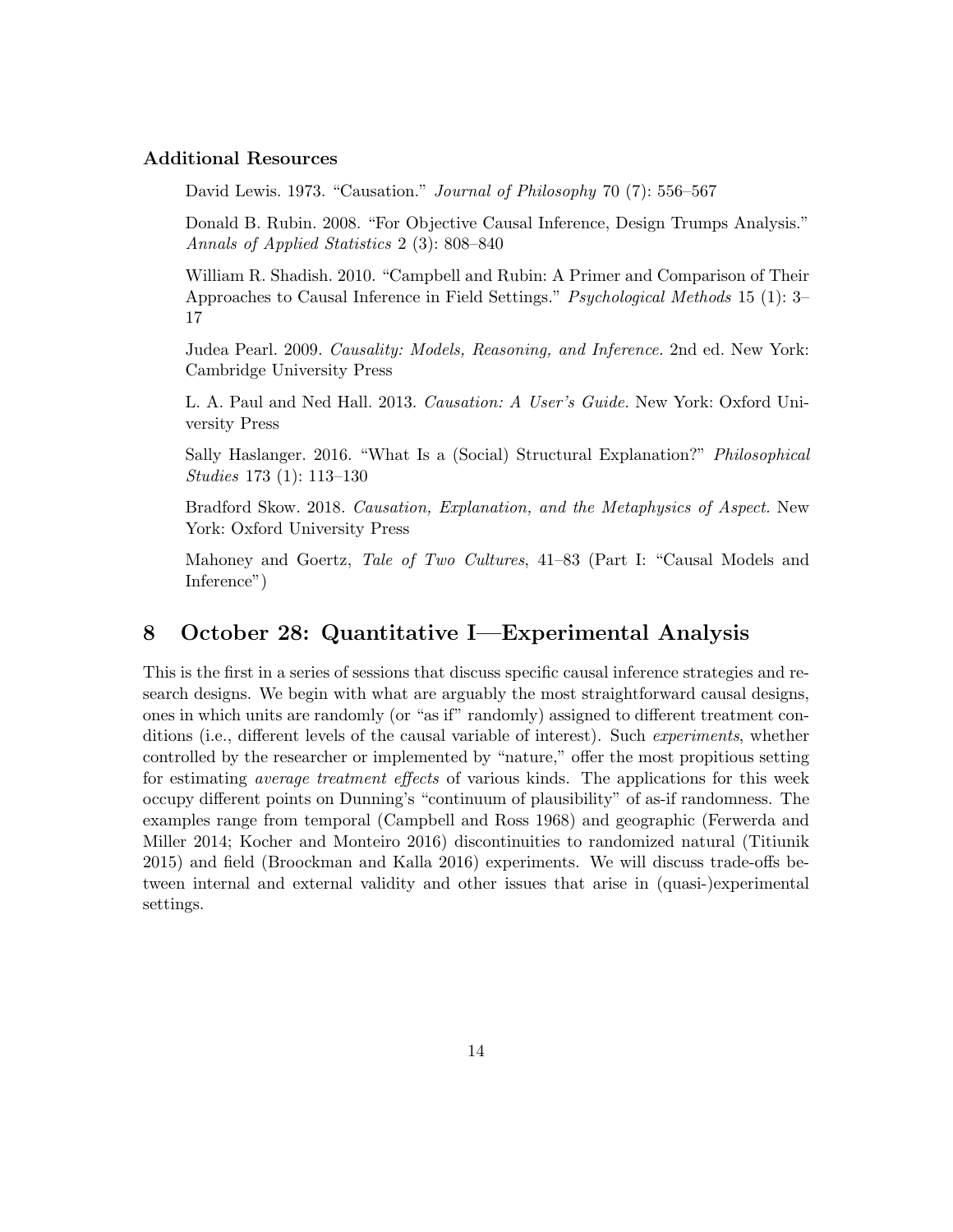# Required Readings (150 pages)

Overview

Gerring, Social Science Methodology, 256–90 (chap. 10: "Causal Strategies: X and  $Y$ ")

Natural Experiments

PDF Thad Dunning. 2008. "Improving Causal Inference: Strengths and Limitations of Natural Experiments." Political Research Quarterly 61 (2): 282–293

Applications (Read All)

PDF Donald T. Campbell and H. Laurence Ross. 1968. "The Connecticut Crackdown on Speeding: Time-Series Data in Quasi-Experimental Analysis." Law & Society Review 3 (1): 33–54

PDF Jeremy Ferwerda and Nicholas L. Miller. 2014. "Political Devolution and Resistance to Foreign Rule: A Natural Experiment." American Political Science Review 108 (3): 642–660

PDF Matthew A. Kocher and Nuno P. Monteiro. 2016. "Lines of Demarcation: Causation, Design-Based Inference, and Historical Research." Perspectives on Politics 14 (4): 952–975 (critique of Ferwerda and Miller [2014\)](#page-28-0)

PDF Rocío Titiunik. 2015. "Drawing Your Senator from a Jar: Term Length and Legislative Behavior." Political Science Research and Methods 4 (2): 293–316

PDF David Broockman and Joshua Kalla. 2016. "Durably Reducing Transphobia: A Field Experiment on Door-to-Door Canvassing." Science 352 (6282): 220–224

# <span id="page-14-0"></span>9 November 4: Quantitative II—Multivariate Analysis

In this session we broaden our focus to consider causal designs that, in the Gerring's words, require going "beyond  $X$  and  $Y$ " (i.e., beyond the treatment and the outcome). These include designs that: (1) adjust for the *confounding* effect of common causes of X and Y; (2) examine the mediators and/or moderators of the  $X-Y$  relationship; or (3) use an instrument to induce/isolate random variation in the causal variable of interest. We also consider selection bias, which arises from inappropriate adjustment or conditioning. Finally, we examine critiques of observational studies (relative to experiments) and responses to those critiques.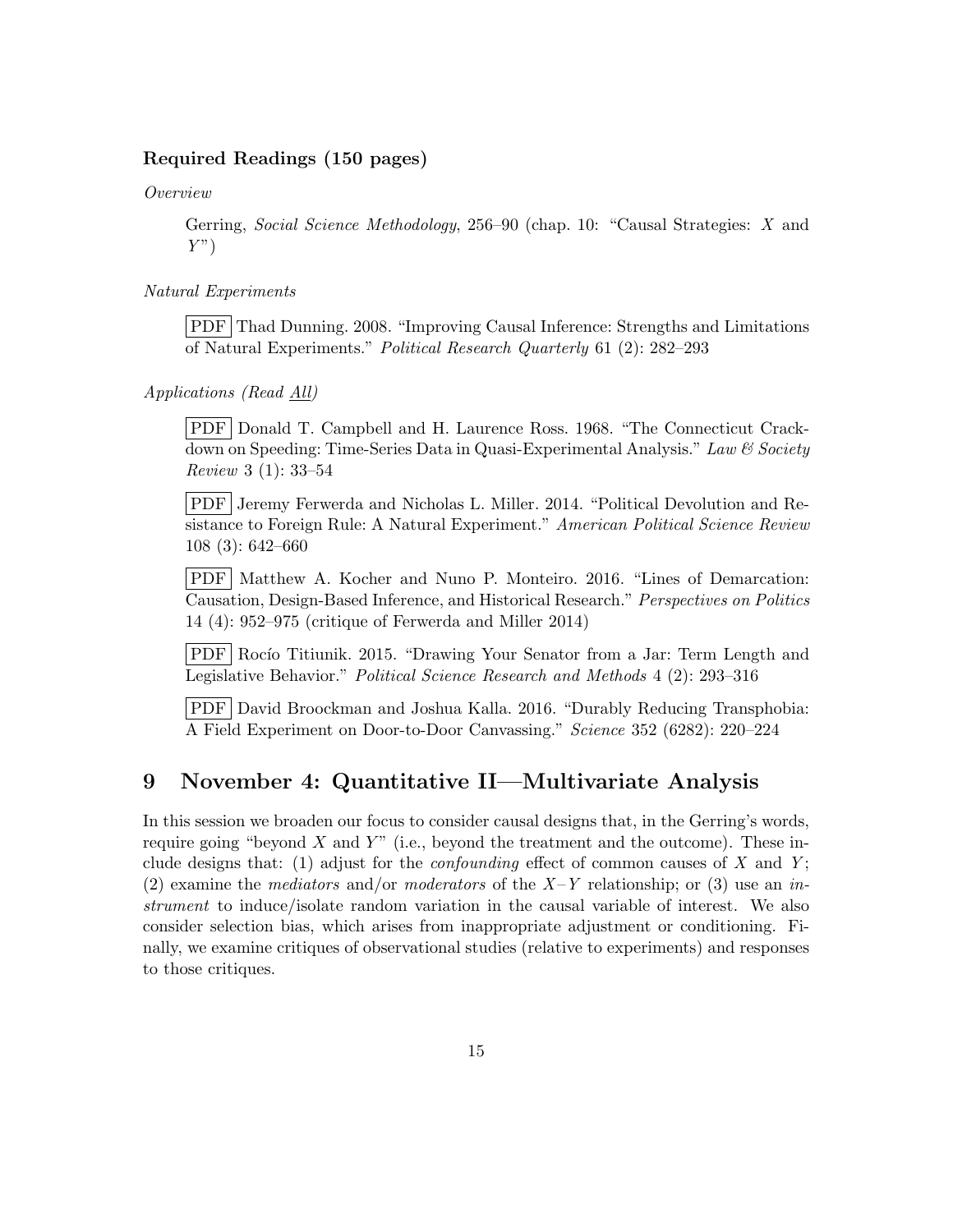# Required Readings (167 pages)

Overview

Gerring, Social Science Methodology, 291–326 (chap. 11: "Causal Strategies: Beyond  $X$  and  $Y$ ")

#### Conditioning-Induced Bias

PDF Barbara Geddes. 1990. "How the Cases You Choose Affect the Answers You Get: Selection Bias in Comparative Politics." Political Analysis 2:131–150

PDF Felix Elwert and Christopher Winship. 2014. "Endogenous Selection Bias: The Problem of Conditioning on a Collider Variable." Annual Review of Sociology 40:31– 53

#### Experimental vs. Observational Studies

PDF Alan S. Gerber, Donald P. Green, and Edward H. Kaplan. 2014. "The Illusion of Learning from Observational Research." Chap. 1 in Field Experiments and Their Critics: Essays on the Uses and Abuses of Experimentation in the Social Sciences, edited by Dawn Langan Teele, 9–32. New Haven, CT: Yale University Press. First published 2004

PDF Susan C. Stokes. 2014. "A Defense of Observational Research." Chap. 2 in Field Experiments and Their Critics: Essays on the Uses and Abuses of Experimentation in the Social Sciences, edited by Dawn Langan Teele, 33–57. New Haven, CT: Yale University Press

Applications (Read All)

PDF Ebonya L. Washington. 2008. "Female Socialization: How Daughters Affect Their Legislator Fathers' Voting on Women's Issues." American Economic Review 98 (1): 311–332

PDF Robert S. Erikson and Laura Stoker. 2011. "Caught in the Draft: The Effects of Vietnam Draft Lottery Status on Political Attitudes." American Political Science Review 105 (2): 221–237

# Additional Resources

Jasjeet S. Sekhon. 2009. "Opiates for the Matches: Matching Methods for Causal Inference." Annual Review of Political Science 12:487–508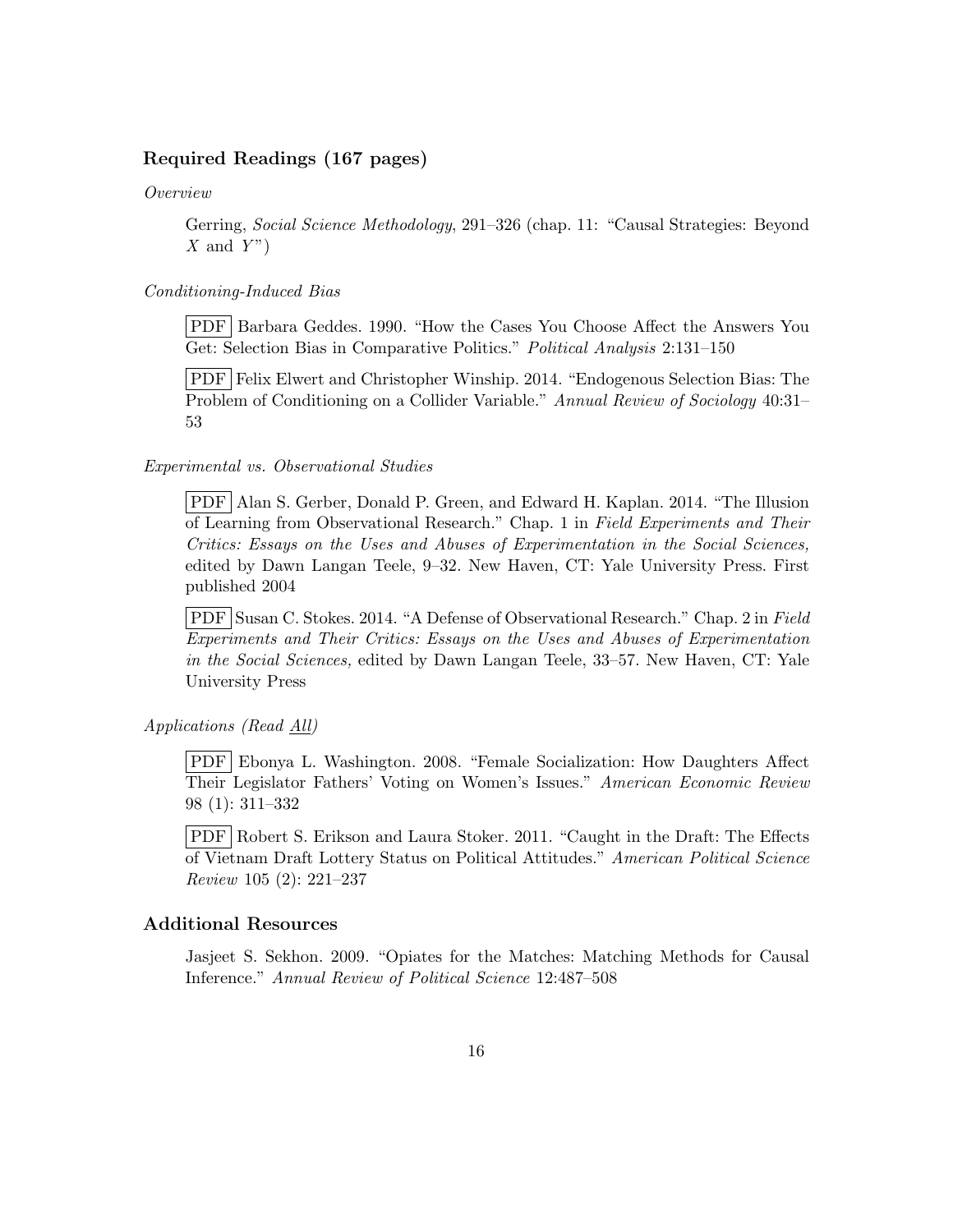Joshua D. Angrist and Jörn-Steffen Pischke. 2010. "The Credibility Revolution in Empirical Economics: How Better Research Design is Taking the Con out of Econometrics." Journal of Economic Perspectives 24 (2): 3–30

Lant Pritchett and Justin Sandefur. 2015. "Learning from Experiments when Context Matters." American Economic Review 105 (5): 471–475

Jasjeet S. Sekhon and Rocio Titiunik. 2012. "When Natural Experiments Are Neither Natural nor Experiments." American Political Science Review 106 (1): 35–57

John G. Bullock, Donald P. Green, and Shang E. Ha. 2010. "Yes, But What's the Mechanism? (Don't Expect an Easy Answer)." Journal of Personality and Social Psychology 98 (4): 550–558

Angus Deaton. 2014. "Instruments, Randomization, and Learning about Development." Chap. 8 in Field Experiments and Their Critics: Essays on the Uses and Abuses of Experimentation in the Social Sciences, edited by Dawn Langan Teele, 141–184. New Haven, CT: Yale University Press

# November 11: NO CLASS (Veterans Day)

# <span id="page-16-0"></span>10 November 18: Qualitative I—General Perspectives

In the next three sessions, we turn to the analysis of non-numerical data. In this week, we read a debate that happened in the 1990s and 2000s about the role of qualitative methods in political science. King, Keohane, and Verba's 1994 intervention in this debate is so widely known that it is often referred to simply as "KKV." KKV's claim that qualitative inference should follow the same principles as quantitative inference produced a number of critical responses and spurred substantial growth in the field of qualitative political methodology.

## Required Readings (195 pages)

The Opening Salvo

PDF King, Keohane, and Verba, Designing Social Inquiry, 3–33 (chap. 1: "The Science in Social Science") and 115–230 (chap. 4–6)

#### Critical Responses

PDF David Collier, Henry E. Brady, and Jason Seawright. 2010b. "Sources of Leverage in Causal Inference: Toward an Alternative View of Methodology." Chap. 9 in Rethinking Social Inquiry: Diverse Tools, Shared Standards, 2nd ed., edited by Henry E. Brady and David Collier, 141–173. Lanham, MD: Rowman & Littlefield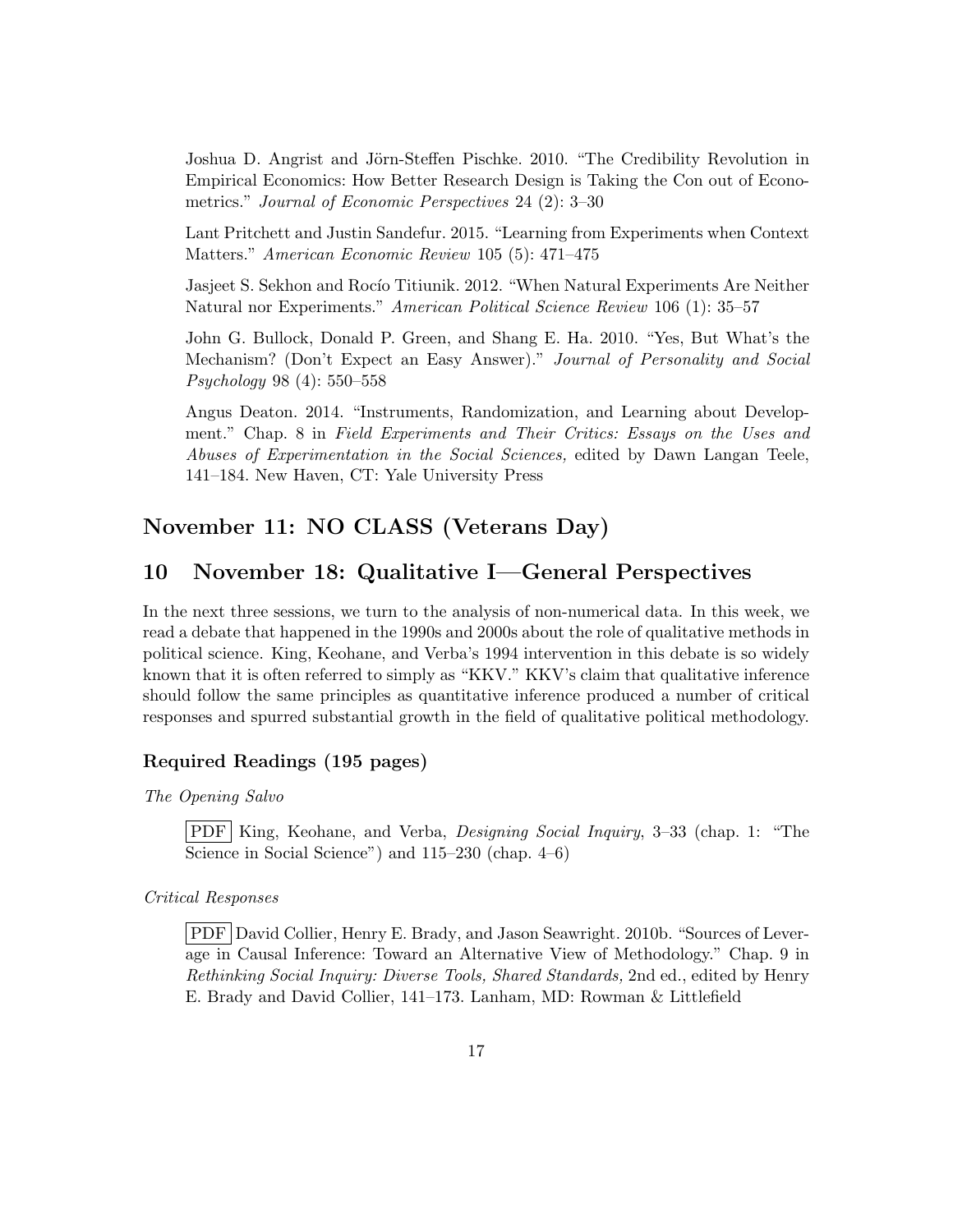$\text{PDF}$  Mahoney and Goertz, Tale of Two Cultures, 1–15 (chap. 1: "Introduction")

## Additional Resources

David Collier, Henry E. Brady, and Jason Seawright. 2010a. "Critiques, Responses, and Trade-Offs: Drawing Together the Debate." Chap. 8 in Rethinking Social Inquiry: Diverse Tools, Shared Standards, 2nd ed., edited by Henry E. Brady and David Collier, 112–140. Lanham, MD: Rowman & Littlefield

Gerring, Social Science Methodology, 327–58 (chapter 12: "Varying Approaches to Causal Inference")

Henry E. Brady and David Collier, eds. 2010. Rethinking Social Inquiry: Diverse Tools, Shared Standards. 2nd ed. Lanham, MD: Rowman & Littlefield

John Gerring. 2017. "Qualitative Methods." Annual Review of Political Science 20  $(1): 15-36$ 

# November 25: NO CLASS (Thanksgiving)

# <span id="page-17-0"></span>11 December 2: Qualitative II—Case Studies

This session, our second on qualitative methods, delves into the specifics of case study research. It covers both cross-case comparison and within-case analysis, with an emphasis on process tracing.

# Required Readings (233 pages)

#### Overviews

PDF Mary S. Morgan. 2014. "Case Studies." Chap. 15 in Philosophy of Social Science: A New Introduction, edited by Nancy Cartwright and Eleonora Montuschi, 288–307. New York: Oxford University Press

PDF Mahoney and Goertz, Tale of Two Cultures, 87–99 (chap. 7: "Within-Case versus Cross-Case Analysis")

#### Cross-Case Analysis

PDF Jasjeet S. Sekhon. 2004. "Quality Meets Quantity: Case Studies, Conditional Probability, and Counterfactuals." Perspectives on Politics 2 (2): 281–293

PDF Dan Slater and Daniel Ziblatt. 2013. "The Enduring Indispensability of the Controlled Comparison." Comparative Political Studies 46 (10): 1301–1327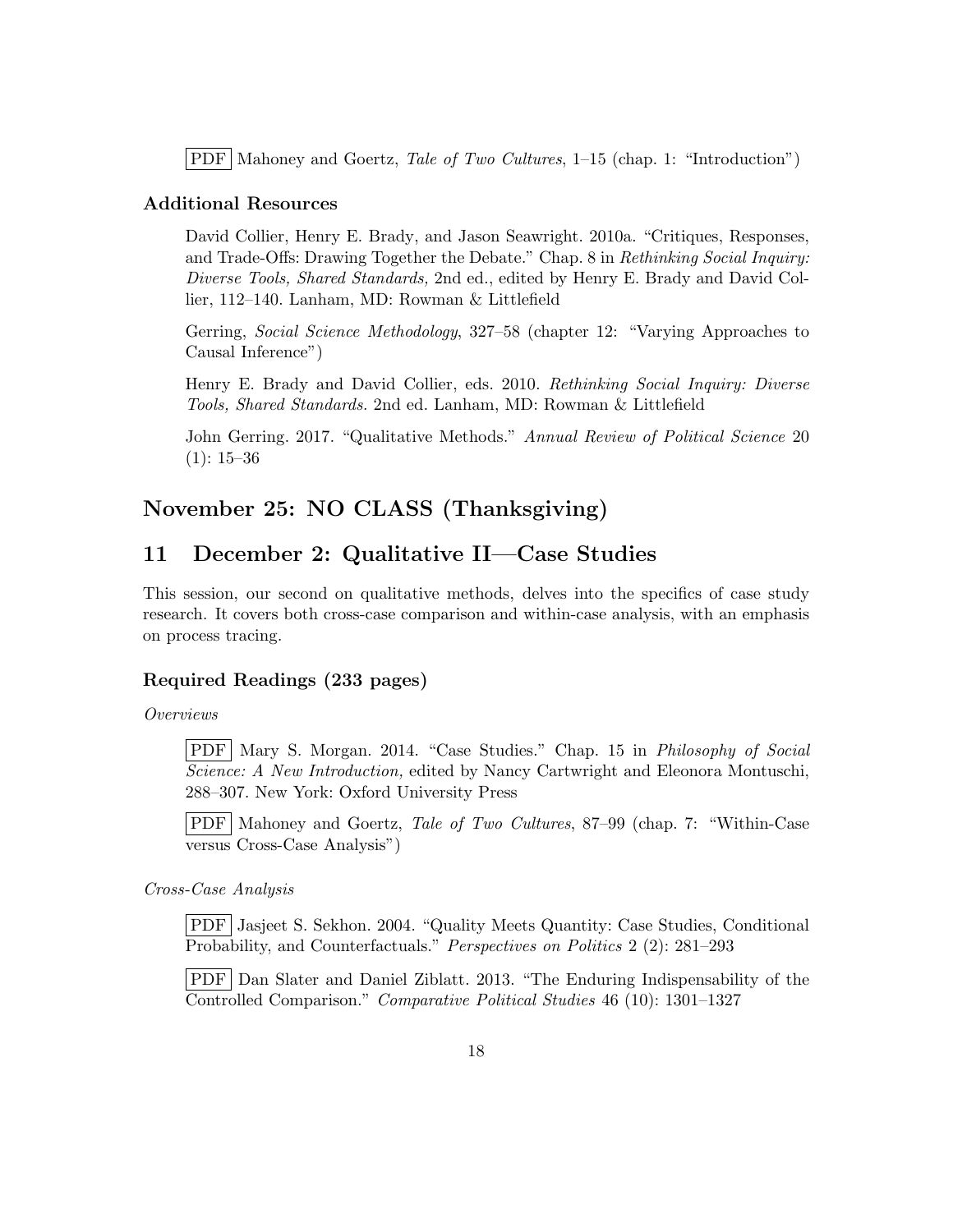Within-Case Analysis

PDF David Collier. 2011. "Understanding Process Tracing." PS: Political Science & Politics 44 (4): 823–830

PDF David Waldner. 2015. "What Makes Process Tracing Good? Causal Mechanisms, Causal Inference, and the Completeness Standard in Comparative Politics." In Process Tracing: From Metaphor to Analytic Tool, edited by Jeffrey Checkel and Andrew Bennett, 126–52. New York: Cambridge University Press

PDF Tasha Fairfield and Andrew E. Charman. 2017. "Explicit Bayesian Analysis for Process Tracing: Guidelines, Opportunities, and Caveats." Political Analysis 25 (3): 363–380

#### Case Selection

PDF Mahoney and Goertz, Tale of Two Cultures, 177–191 (chap. 14: "Case Selection and Hypothesis Testing")

PDF Richard A. Nielsen. 2016. "Case Selection via Matching." Sociological Methods & Research 45 (3): 569–597

#### Applications

PDF Nina Tannenwald. 1999. "The Nuclear Taboo: The United States and the Normative Basis of Nuclear Non-Use." American Political Science Review 53 (3): 433–468

PDF Diana Dumitru and Carter Johnson. 2011. "Constructing Interethnic Conflict and Cooperation: Why Some People Harmed Jews and Others Helped Them during the Holocaust in Romania." World Politics  $63$  (1):  $1-42$ 

# Additional Resources

Ruth Berins Collier and David Collier. 2002. Shaping the Political Arena: Critical Junctures, the Labor Movement, and Regime Dynamics in Latin America. Notre Dame, IN: University of Notre Dame Press. First published 1991

Ana Catalano Weeks. 2018. "Why Are Gender Quota Laws Adopted by Men? The Role of Inter-and Intraparty Competition." Comparative Political Studies 51 (14): 1935–1973

John Gerring. 2004. "What is a Case Study and What Is it Good For?" American political science review 98 (2): 341–354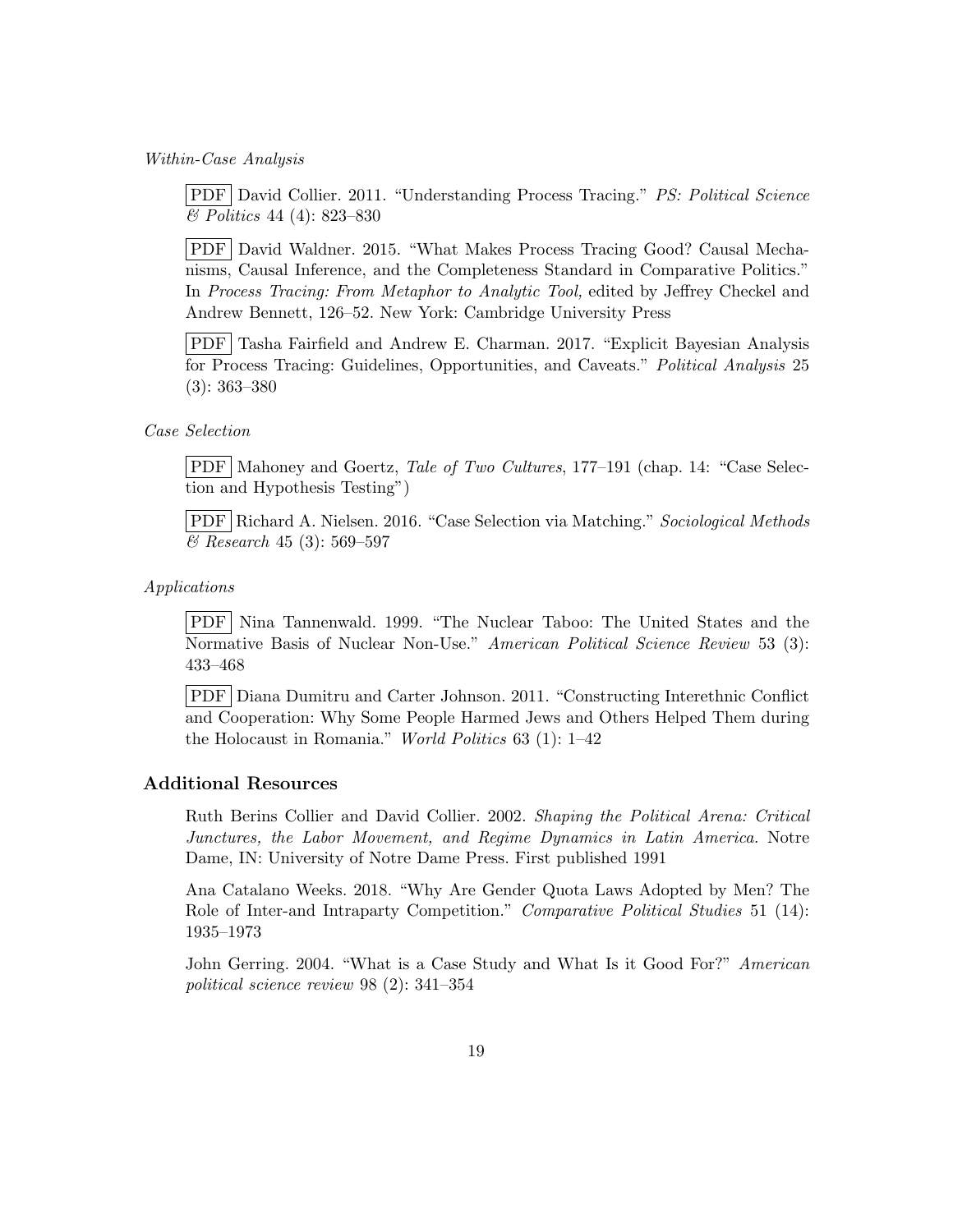Alexander L. George and Andrew Bennett. 2005. Case Studies and Theory Development in the Social Sciences. Cambridge, MA: MIT Press

Jason Seawright and John Gerring. 2008. "Case Selection Techniques in Case Study Research: A Menu of Qualitative and Quantitative Options." Political Research Quarterly 61 (2): 294–308

Paul Pierson. 2011. Politics in Time: History, Institutions, and Social Analysis. Princeton, NJ: Princeton University Press

James Mahoney and Kathleen Thelen, eds. 2015. Advances in Comparative-Historical Analysis. Cambridge: Cambridge University Press

# <span id="page-19-0"></span>12 December 9: Qualitative III—Fieldwork & Interpretativism

In our final session on qualitative analysis, we will discuss fieldwork and ethnography. We will give particular attention to interpretive methods, which focus on how people understand and give meaning to the world around them. In contrast to positivism, interpretivism emphasizes the importance of inhabiting the perspective of the subjects of study and the impossibility of studying social phenomena neutrally or objectively. Positivism and interpretivism are often considered incompatible, but as the Cramer reading suggests, many scholars find both perspectives valuable.

# Required Readings (265 pages)

PDF Clifford Geertz. 1973. "Thick Description: Toward an Interpretive Theory of Culture." In The Interpretation of Cultures, 3–30. New York: Basic Books

PDF Elisabeth Jean Wood. 2007. "Field Research." In The Oxford Handbook of Political Methodology, edited by Janet M. Box-Steffensmeier, Henry E. Brady, and David Collier, 123–146. New York: Oxford University Press

PDF Joe Soss. 2018. "On Casing a Study versus Studying a Case." Qualitative and Multi-Method Research 16 (1): 21–27

PDF Katherine J. Cramer. 2016. The Politics of Resentment: Rural Consciousness in Wisconsin and the Rise of Scott Walker. Chicago: University of Chicago Press, 26–44 (chap. 2: "A Method of Listening") and 45–89 (chap. 3: "The Contours of Rural Consciousness")

PDF James C. Scott. 1998. Seeing Like a State: How Certain Schemes to Improve the Human Condition Have Failed. New Haven: Yale University Press, 1–52 (chap. 1: "Nature and Space")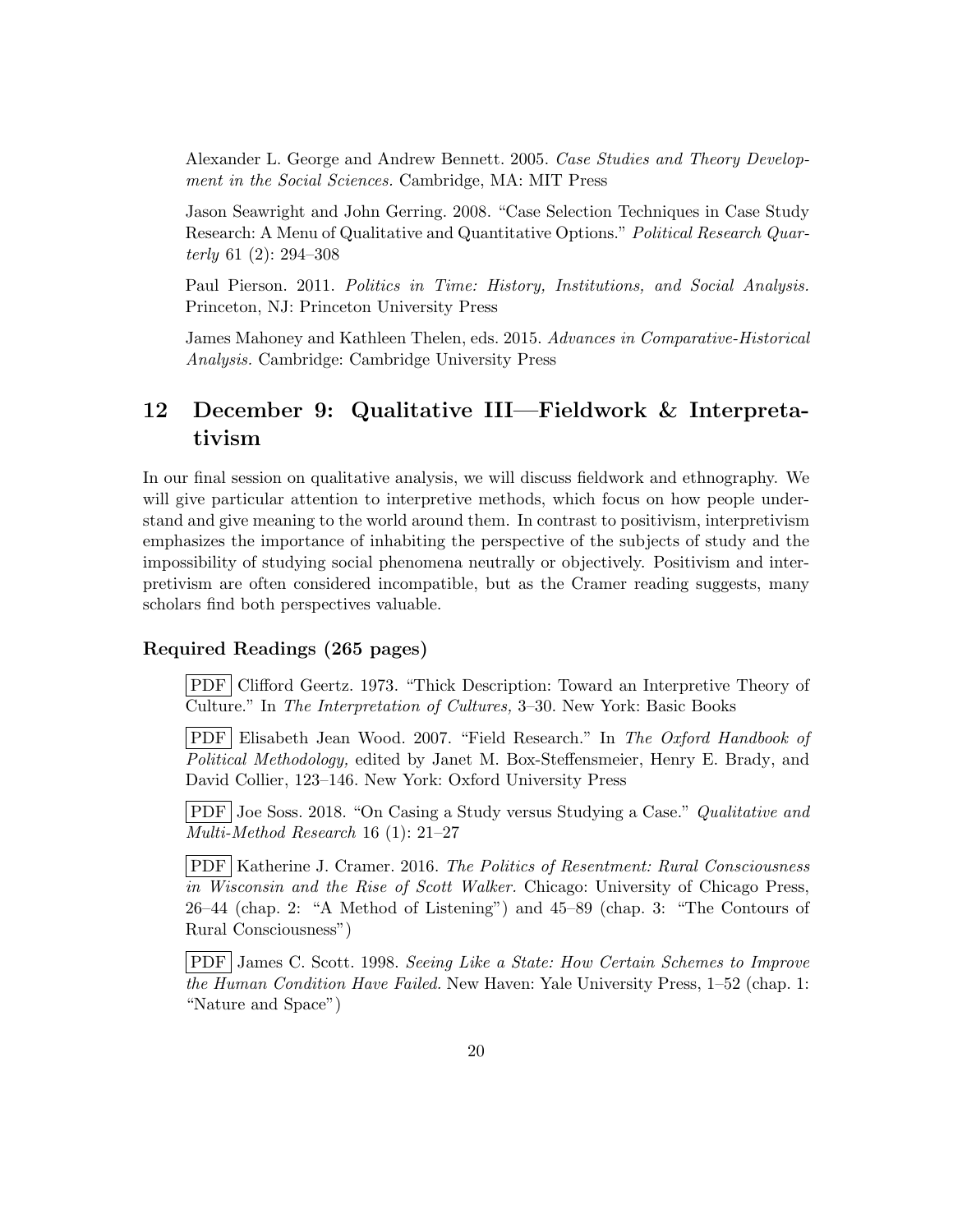PDF Lisa Wedeen. 1998. "Acting 'As If': Symbolic Politics and Social Control in Syria." Comparative Studies in Society and History 40 (3): 503–523

PDF David C. W. Parker. 2018. "Following Fenno: Learning from Senate Candidates in the Age of Social Media and Party Polarization." The Forum 16 (2): 145–170

PDF Vesla Weaver, Gwen Prowse, and Spencer Piston. 2020. "Withdrawing and Drawing In: Political Discourse in Policed Communities." Journal of Race, Ethnicity, and Politics 5 (3): 604–647

### Additional Resources

Diana Fu. 2017. "Disguised Collective Action in China." Comparative Political Studies 50 (4): 499–527

Lisa Wedeen. 2010. "Reflections on Ethnographic Work in Political Science." Annual Review of Political Science 13 (1): 255–272

Timothy Pachirat. 2009. "The Political in Political Ethnography: Dispatches from the Kill Floor." Chap. 6 in *Political Ethnography: What Immersion Contributes to the* Study of Power, edited by Edward Schatz, 143–161. Chicago: University of Chicago Press

Lee Ann Fujii. 2015. "Five Stories of Accidental Ethnography: Turning Unplanned Moments in the Field into Data." Qualitative Research 15 (4): 525–539

Clifford Geertz. 1972. "Deep Play: Notes on the Balinese Cockfight." Daedelus 101  $(1): 1-37$ 

Richard Fenno. 1978. Homestyle. Boston: Little, Brown, 249–95 (Appendix: "Notes on Method: Participant Observation")

Dvora Yanow and Peregrine Schwartz-Shea. 2015. Interpretation and Method: Empirical Research Methods and the Interpretive Turn. New York: Routledge

Richard A. Nielsen. 2019. "Recite! Interpretive Fieldwork for Positivists." In An Unorthodox Guide to Fieldwork, edited by Peter Krause and Ora Szekely. New York: Columbia University Press

Jennifer Bussell. 2020. "Shadowing as a Tool for Studying Political Elites." Prepublished, Political Analysis, 1–18. <https://doi.org/10.1017/pan.2020.14>

<span id="page-20-0"></span>Timothy Pachirat. 2014. "We Call It a Grain of Sand: The Interpretive Orientation and a Human Social Science." Chap. 24 in Interpretation and Method: Empirical Research Methods and the Interpretive Turn, 2nd ed., edited by Dvora Yanow and Peregrine Schwartz-Shea, 426–432. Armonk, NY: M. E. Sharpe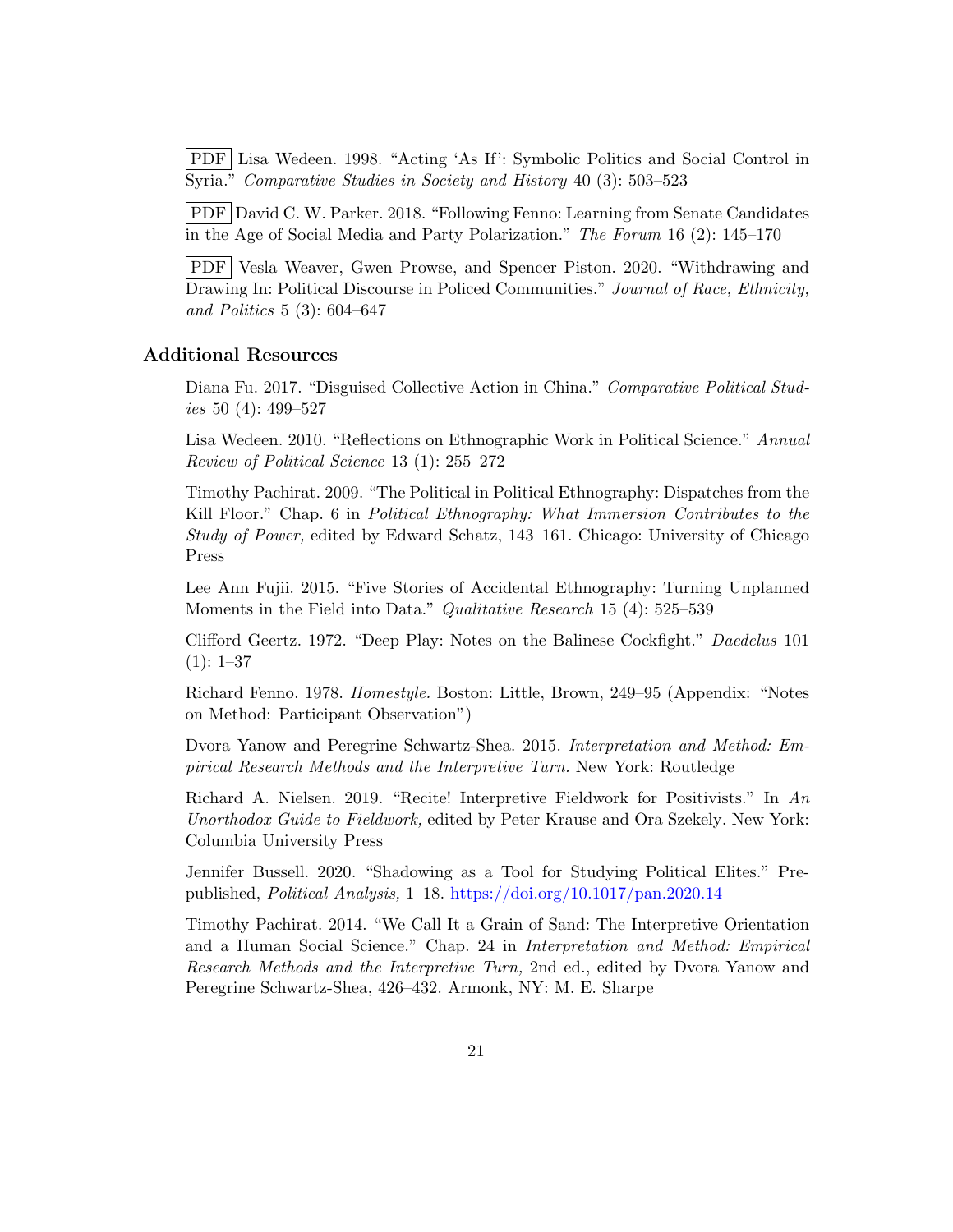# 13 December 16: Mixing Methods (Optional)

In this, our final session focused explicitly on methodology, we consider the issue of whether and how to reconcile and combine different methodological approaches. Do different methodological approaches share an underlying unity of logic and standards, or are they essentially different "cultures" that can coexist only at a safe distance from one another? Can and should a given study employ multiple methods to complement each other, or is knowledge cumulation best served by methodological specialization?

# Required Readings (193 pages)

Overview

Gerring, *Social Science Methodology*, 359–376 (chap. 13: "Unity and Plurality") and 379–93 (chap. 14: "Setting Standards")

Approaches

PDF Evan S. Lieberman. 2005. "Nested Analysis as a Mixed-Method Strategy for Comparative Research." American Political Science Review 99 (3): 435–452

PDF Francesca Refsum Jensenius. 2014. "The Fieldwork of Quantitative Data Collection." PS: Political Science & Politics 47 (2): 402–404

PDF Macartan Humphreys and Alan M. Jacobs. 2015. "Mixing Methods: A Bayesian Approach." American Political Science Review 109 (4): 653–673

PDF Peter Lorentzen, M. Taylor Fravel, and Jack Paine. 2017. "Qualitative Investigation of Theoretical Models: The Value of Process Tracing." Journal of Theoretical Politics 29 (3): 467–491

Critiques

PDF Scott Gelbach. 2015. "The Fallacy of Multiple Methods." CP: Newsletter of the Comparative Politics Organized Section of the American Political Science Association 25 (2): 11–12. [http://comparativenewsletter.com/files/archived](http://comparativenewsletter.com/files/archived_newsletters/newsletter_fall2015.pdf) newsletters/newsle tter [fall2015.pdf](http://comparativenewsletter.com/files/archived_newsletters/newsletter_fall2015.pdf)

PDF Amel Ahmed and Rudra Sil. 2012. "When Multi-Method Research Subverts Methodological Pluralism—or, Why We Still Need Single-Method Research." Perspectives on Politics 10 (4): 935–953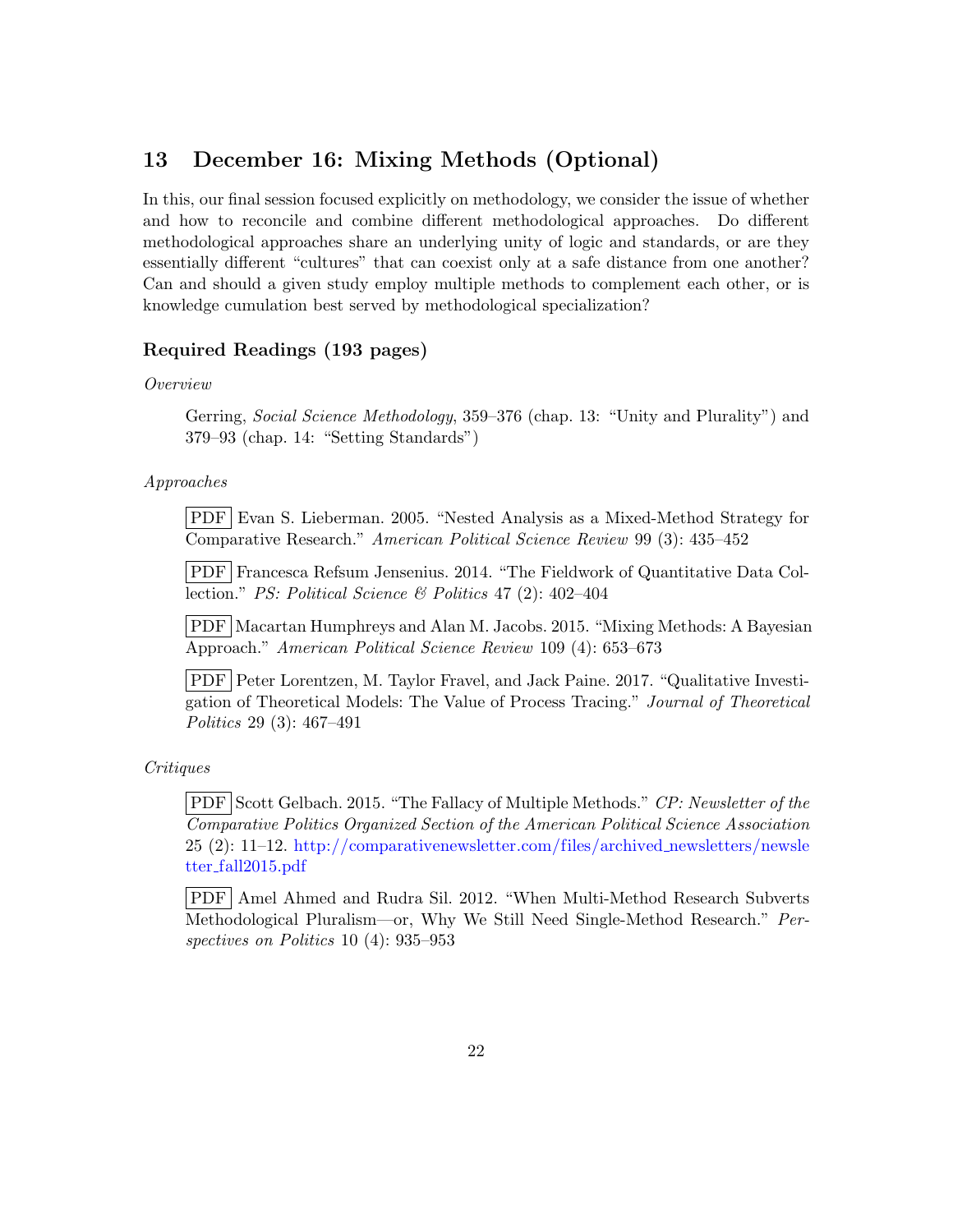#### Applications

PDF Anna Grzymala-Busse. 2015. "Weapons of the Meek: How Churches Influence Public Policy." World Politics 68 (1): 1–36

PDF Daniel C. Mattingly. 2016. "Elite Capture: How Decentralization and Informal Institutions Weaken Property Rights in China." World Politics 68 (3): 383–412

# Additional Resources

James Fearon and David Laitin. 2009. "Integrating Qualitative and Quantitative Methods." In The Oxford Handbook of Political Methodology, edited by Janet M. Box-Steffensmeier, Henry E. Brady, and David Collier. Oxford University Press. [https:](https://doi.org/10.1093/oxfordhb/9780199286546.003.0033) [//doi.org/10.1093/oxfordhb/9780199286546.003.0033](https://doi.org/10.1093/oxfordhb/9780199286546.003.0033)

Thad Dunning. 2012. Natural Experiments in the Social Sciences: A Design-Based Approach. New York: Cambridge University Press

Jason Seawright. 2016. Multi-method Social Science: Combining Qualitative and Quantitative Tools. New York: Cambridge University Press

This syllabus was last modified on May 28, 2021.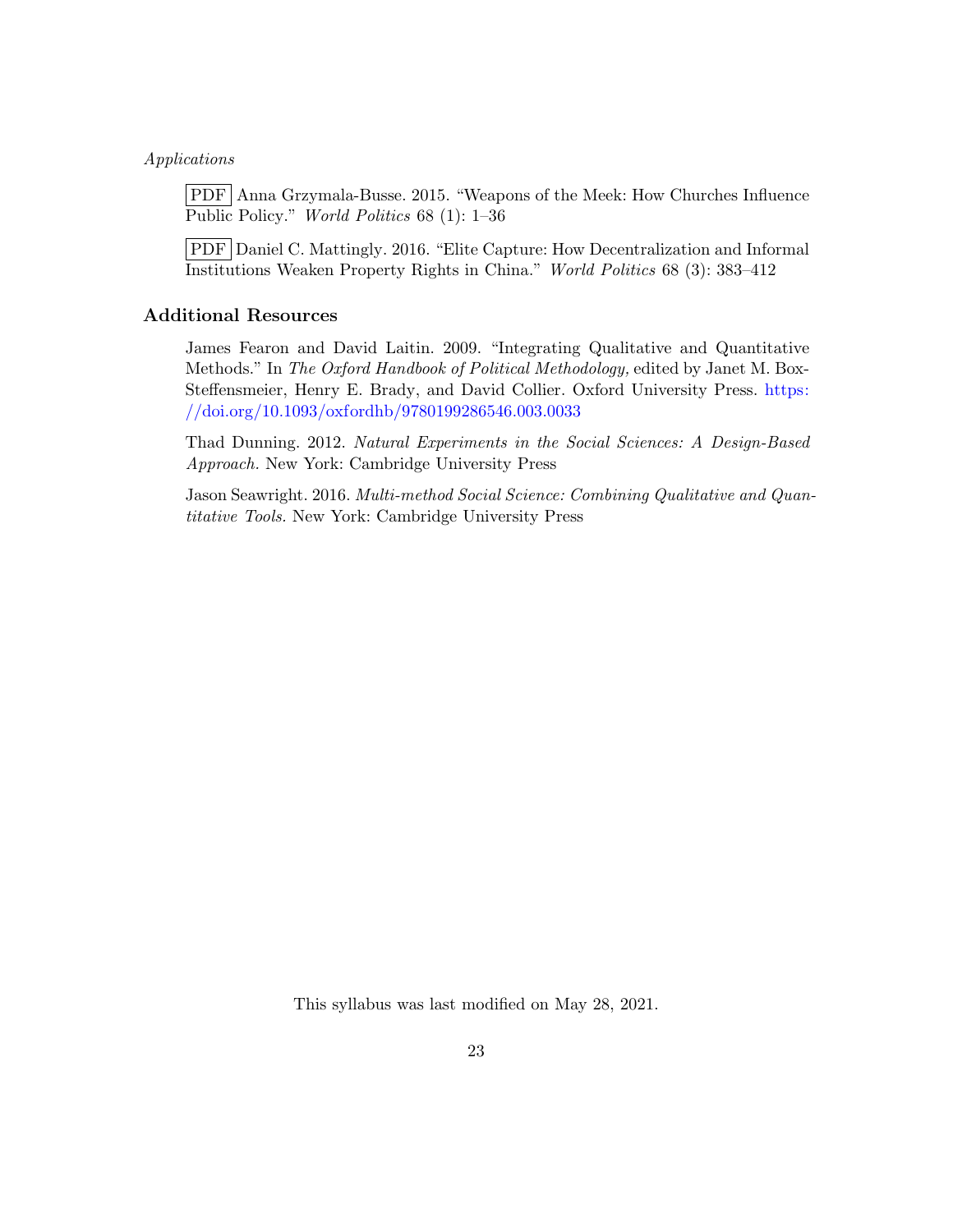### Recommended Texts

The following texts are recommended for deeper exploration of particular subjects.

#### Writing

Joan Bolker. 1998. Writing Your Dissertation in Fifteen Minutes a Day: A Guide to Starting, Revising, and Finishing Your Doctoral Thesis. New York: Holt

John Van Maanen. 2011. Tales of the Field: On Writing Ethnography. Chicago: University of Chicago Press

Helen Sword. 2012. Stylish Academic Writing. Cambridge, MA: Harvard University Press

Verlyn Klinkenborg. 2013. Several Short Sentences About Writing. New York: Vintage

William Germano. 2014. From Dissertation to Book. Chicago: University of Chicago Press

Steven Pinker. 2014. The Sense of Style: The Thinking Person's Guide to Writing in the 21st Century. New York: Penguin

#### Methodology

Stephen Van Evera. 1997. Guide to Methods for Students of Political Science. Ithaca, NY: Cornell University Press

Alexander L. George and Andrew Bennett. 2005. Case Studies and Theory Development in the Social Sciences. Cambridge, MA: MIT Press

Janet M. Box-Steffensmeier, Henry E. Brady, and David Collier, eds. 2008. The Oxford Handbook of Political Methodology. New York: Oxford University Press

Henry E. Brady and David Collier, eds. 2010. Rethinking Social Inquiry: Diverse Tools, Shared Standards. 2nd ed. Lanham, MD: Rowman & Littlefield

Paul R. Rosenbaum. 2010. Design of Observational Studies. New York: Springer

Kevin A. Clarke and David M. Primo. 2012. A Model Discipline: Political Science and the Logic of Representations. New York: Oxford University Press

Dawn Langan Teele, ed. 2014. Field Experiments and Their Critics: Essays on the Uses and Abuses of Experimentation in the Social Sciences. New Haven, CT: Yale University Press

Dvora Yanow and Peregrine Schwartz-Shea. 2015. Interpretation and Method: Empirical Research Methods and the Interpretive Turn. New York: Routledge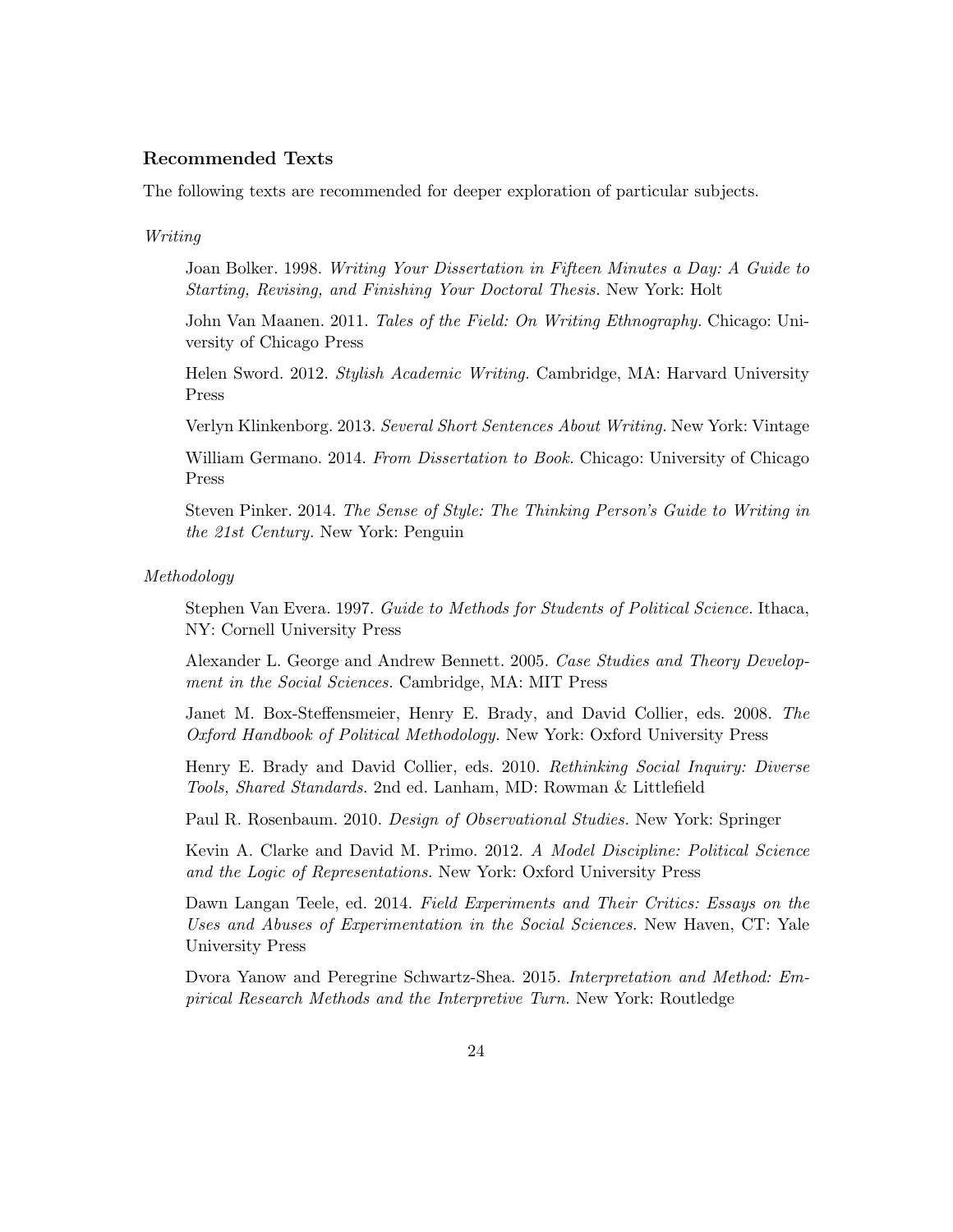Diana Kapiszewski, Lauren M. MacLean, and Benjamin L. Read, eds. 2015. Field Research in Political Science. New York: Cambridge University Press

James Mahoney and Kathleen Thelen, eds. 2015. Advances in Comparative-Historical Analysis. Cambridge: Cambridge University Press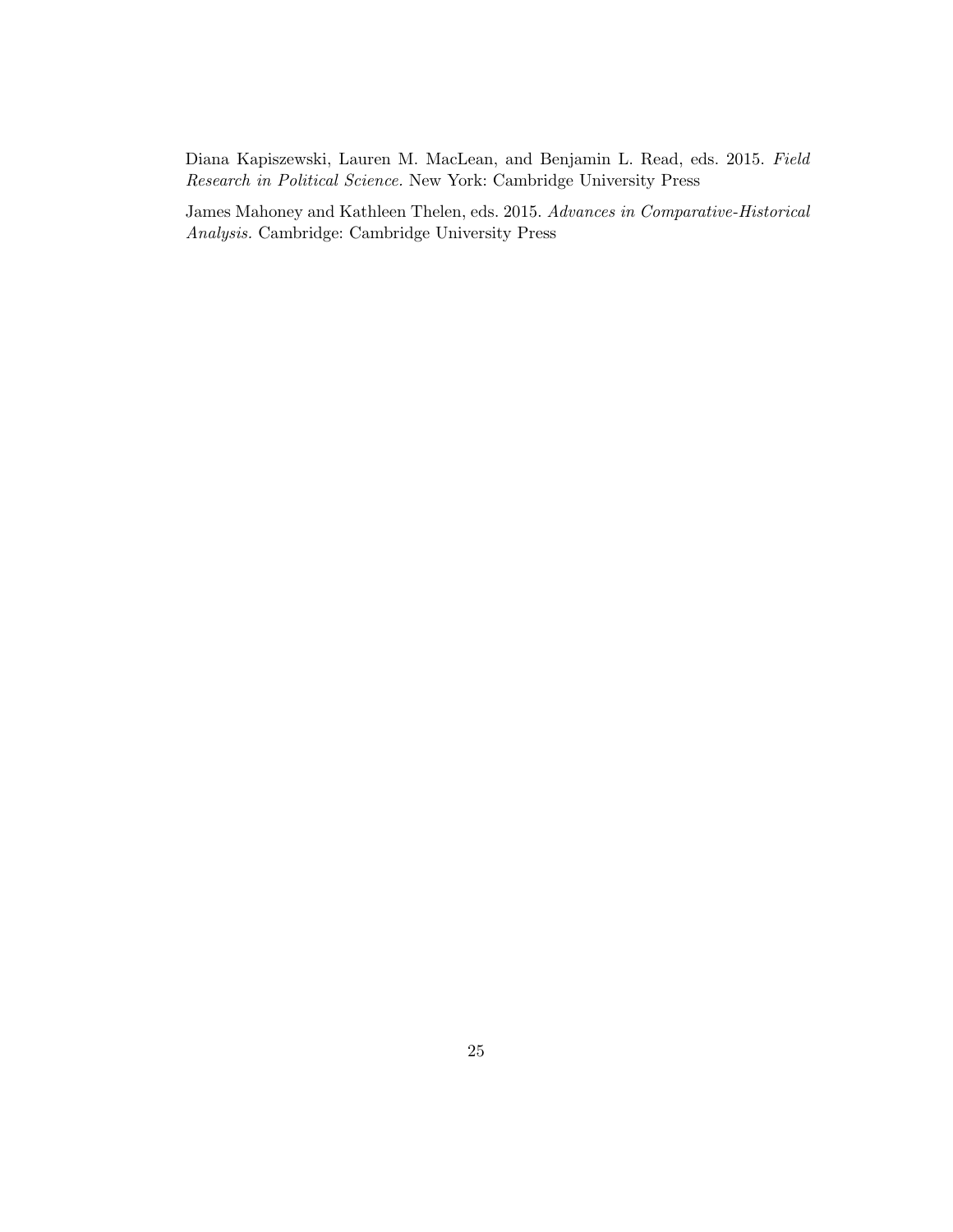# References

- Abdelal, Rawi, Yoshiko M. Herrera, Alastair Iain Johnston, and Rose McDermott. 2006. "Identity as a Variable." Perspectives on Politics 4 (4): 695–711.
	- , eds. 2009. Measuring Identity: A Guide for Social Scientists. New York: Cambridge University Press.
- Adcock, Robert, and David Collier. 2001. "Measurement Validity: A Shared Standard for Qualitative and Quantitative Research." American Political Science Review 95 (3): 529–546.
- Ahmed, Amel, and Rudra Sil. 2012. "When Multi-Method Research Subverts Methodological Pluralism—or, Why We Still Need Single-Method Research." Perspectives on Politics 10 (4): 935–953.
- Aldrich, John H., James E. Alt, and Arthur Lupia. 2009. "The EITM Approach: Origins and Interpretations." In The Oxford Handbook of Political Methodology, edited by Janet M. Box-Steffensmeier, Henry E. Brady, and David Collier. Oxford University Press. [https://doi.org/10.1093/oxfordhb/9780199286546.003.0037.](https://doi.org/10.1093/oxfordhb/9780199286546.003.0037)
- Almond, Gabriel A., and Stephen J. Genco. 1977. "Clouds, Clocks, and the Study of Politics." World Politics 29 (4): 489–522.
- Alvarez, Mike, Jos´e Antonio Cheibub, Fernando Limongi, and Adam Przeworski. 1996. "Classifying Political Regimes." Studies in Comparative International Development 31 (2): 3–36.
- Angrist, Joshua D., and Jörn-Steffen Pischke. 2010. "The Credibility Revolution in Empirical Economics: How Better Research Design is Taking the Con out of Econometrics." Journal of Economic Perspectives 24 (2): 3–30.
- Arrow, Kenneth J., Robert O. Keohane, and Simon A. Levin. 2012. "Elinor Ostrom: An Uncommon Woman for the Commons." Proceedings of the National Academy of Sciences 109 (33): 13135–13136.
- Barnhart, Joslyn N., Robert F. Trager, Elizabeth N. Saunders, and Allan Dafoe. 2020. "The Suffragist Peace." International Organization 74 (4): 633–670.
- Bateman, David A., and Dawn Langan Teele. 2020. "A Developmental Approach to Historical Causal Inference." In "Causal Inference and American Political Development." Public Choice 185:253–279.
- Bates, Robert H., Avner Greif, Margaret Levi, Jean-Laurent Rosenthal, and Barry R. Weingast. 1998. Analytic Narratives. Princeton: Princeton University Press.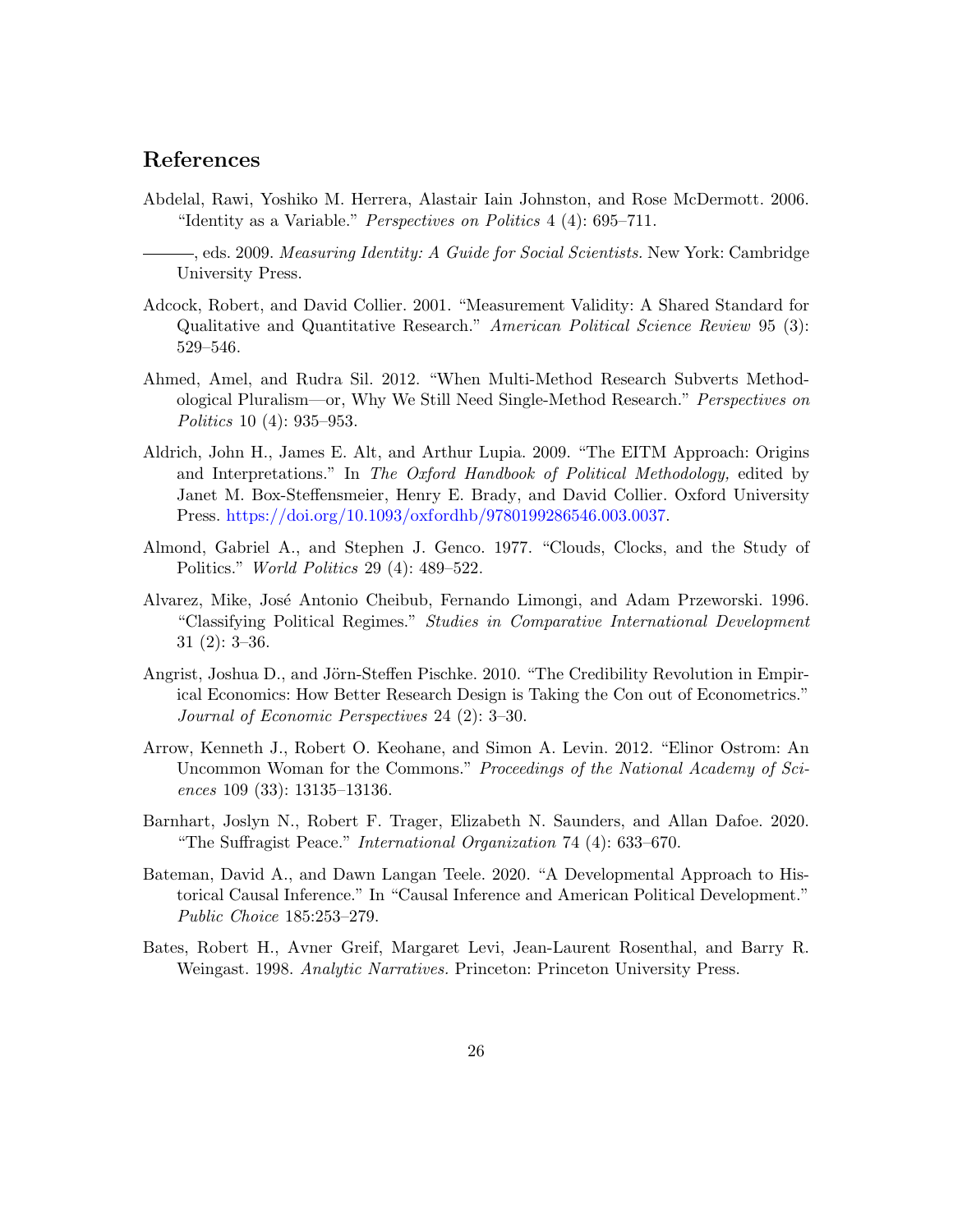- Bayard, Pierre. 2007. How to Talk about Books You Haven't Read. Translated from the French by Jeffrey Mehlman. New York: Bloomsbury.
- Bolker, Joan. 1998. Writing Your Dissertation in Fifteen Minutes a Day: A Guide to Starting, Revising, and Finishing Your Doctoral Thesis. New York: Holt.
- Box-Steffensmeier, Janet M., Henry E. Brady, and David Collier, eds. 2008. The Oxford Handbook of Political Methodology. New York: Oxford University Press.
- Brady, Henry E. 2008. "Causation and Explanation in Social Science." Chap. 10 in The Oxford Handbook of Political Methodology, edited by Janet M. Box-Steffensmeier, Henry E. Brady, and David Collier, 217–270. New York: Oxford University Press.
- Brady, Henry E., and David Collier, eds. 2010. Rethinking Social Inquiry: Diverse Tools, Shared Standards. 2nd ed. Lanham, MD: Rowman & Littlefield.
- Bright, Liam Kofi. 2018. "Du Bois' Democratic Defence of the Value Free Ideal." Synthese 195:2227–2245.
- <span id="page-26-1"></span>Broockman, David, and Joshua Kalla. 2016. "Durably Reducing Transphobia: A Field Experiment on Door-to-Door Canvassing." Science 352 (6282): 220–224.
- Bueno de Mesquita, Bruce. 2004. "The Methodical Study of Politics." In Problems and Methods in the Study of Politics, edited by Ian Shapiro, Rogers M. Smith, and Tarek E. Masoud, 227–247. New York: Cambridge.
- Bullock, John G., Donald P. Green, and Shang E. Ha. 2010. "Yes, But What's the Mechanism? (Don't Expect an Easy Answer)." Journal of Personality and Social Psychology 98 (4): 550–558.
- Bussell, Jennifer. 2020. "Shadowing as a Tool for Studying Political Elites." Pre-published, Political Analysis, 1–18. [https://doi.org/10.1017/pan.2020.14.](https://doi.org/10.1017/pan.2020.14)
- Büthe, Tim, and Alan M. Jacobs, eds. 2015. "Symposium: Transparency in Qualitative and Multi-Method Research." Qualitative  $\mathcal{C}$  Multi-Method Research 13 (1). https: [//www.maxwell.syr.edu/moynihan/cqrm/qmmr/Table](https://www.maxwell.syr.edu/moynihan/cqrm/qmmr/Table_of_Contents_13_1/) of Contents 13 1/.
- <span id="page-26-0"></span>Campbell, Donald T., and H. Laurence Ross. 1968. "The Connecticut Crackdown on Speeding: Time-Series Data in Quasi-Experimental Analysis." Law & Society Review 3 (1): 33–54.
- Campbell, Donald T., and Julian Stanley. 1963. Experimental and Quasi-Experimental Designs for Research. Belmont, CA: Wadsworth.
- Cartwright, Nancy. 2014. "Causal Inference." Chap. 16 in Philosophy of Social Science: A New Introduction, edited by Nancy Cartwright and Eleonora Montuschi, 308–326. New York: Oxford University Press.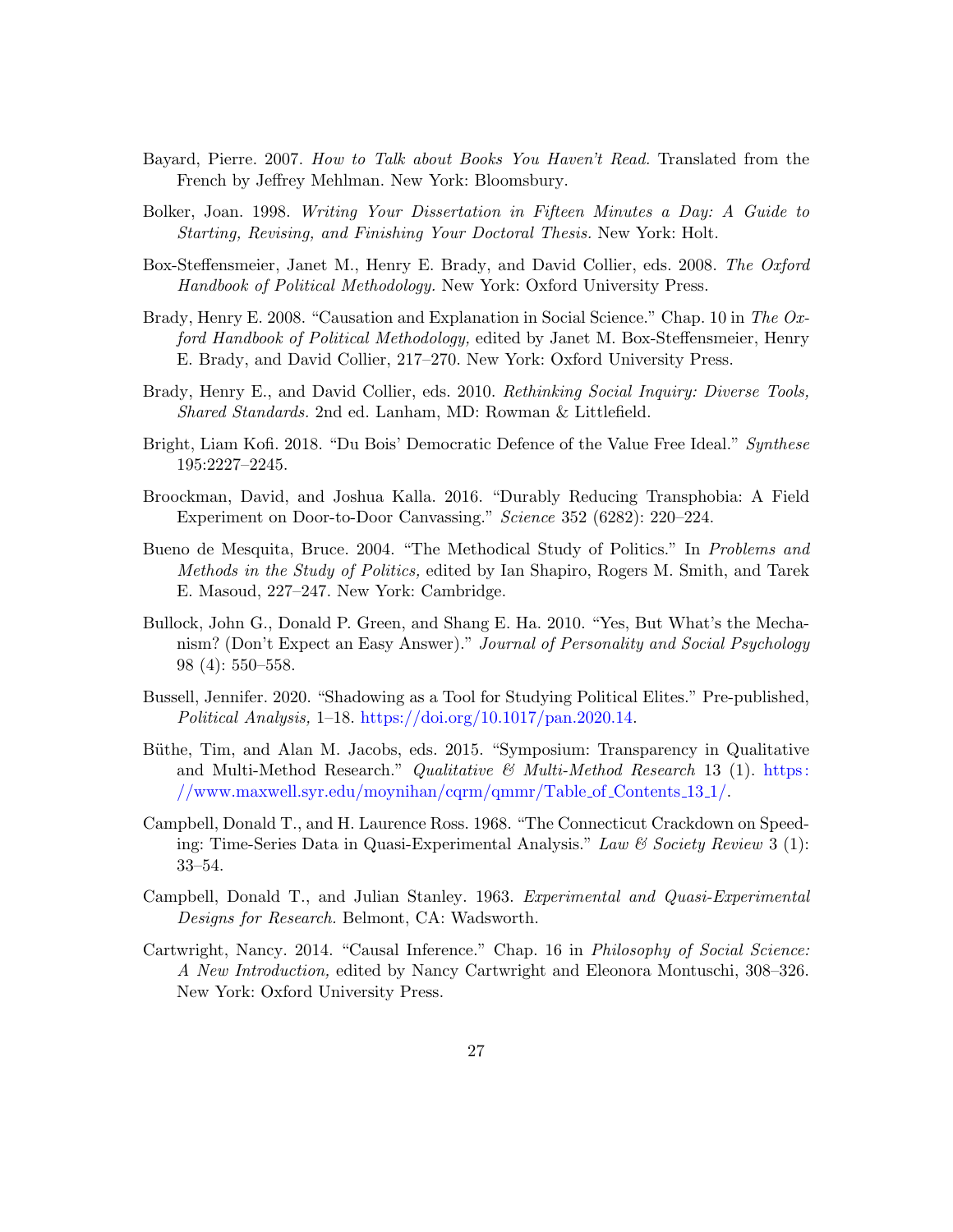- Cartwright, Nancy, and Eleonora Montuschi, eds. 2014. Philosophy of Social Science: A New Introduction. New York: Oxford University Press. isbn: 9780199645107.
- Cartwright, Nancy, and Rosa Runhardt. 2014. "Measurement." Chap. 14 in Philosophy of Social Science: A New Introduction, edited by Nancy Cartwright and Eleonora Montuschi, 265–287. New York: Oxford University Press.
- Clarke, Kevin A., and David M. Primo. 2007. "Modernizing Political Science: A Model-Based Approach." Perspectives on Politics 5 (4): 741–753.
- . 2012. A Model Discipline: Political Science and the Logic of Representations. New York: Oxford University Press.
- Collier, David. 2011. "Understanding Process Tracing." PS: Political Science & Politics 44 (4): 823–830.
- Collier, David, Henry E. Brady, and Jason Seawright. 2010a. "Critiques, Responses, and Trade-Offs: Drawing Together the Debate." Chap. 8 in Rethinking Social Inquiry: Diverse Tools, Shared Standards, 2nd ed., edited by Henry E. Brady and David Collier, 112–140. Lanham, MD: Rowman & Littlefield.
- . 2010b. "Sources of Leverage in Causal Inference: Toward an Alternative View of Methodology." Chap. 9 in Rethinking Social Inquiry: Diverse Tools, Shared Standards, 2nd ed., edited by Henry E. Brady and David Collier, 141–173. Lanham, MD: Rowman & Littlefield.
- Collier, David, and Steven Levitsky. 1997. "Democracy with Adjectives: Conceptual Innovation in Comparative Research." World Politics 49 (3): 430–451.
- Collier, David, and James E. Mahon Jr. 1993. "Conceptual 'Stretching' Revisited: Adapting Categories in Comparative Analysis." American Political Science Review 87 (4): 845– 855.
- Collier, Ruth Berins, and David Collier. 2002. Shaping the Political Arena: Critical Junctures, the Labor Movement, and Regime Dynamics in Latin America. Notre Dame, IN: University of Notre Dame Press. First published 1991.
- Cramer, Katherine J. 2016. The Politics of Resentment: Rural Consciousness in Wisconsin and the Rise of Scott Walker. Chicago: University of Chicago Press.
- Crasnow, Sharon. 2014. "Feminist Standpoint Theory." Chap. 8 in Philosophy of Social Science: A New Introduction, edited by Nancy Cartwright and Eleonora Montuschi, 145–161. New York: Oxford University Press.
- Dafoe, Allan. 2014. "Science Deserves Better: The Imperative to Share Complete Replication Files." *PS: Political Science & Politics* 47 (1): 60–66.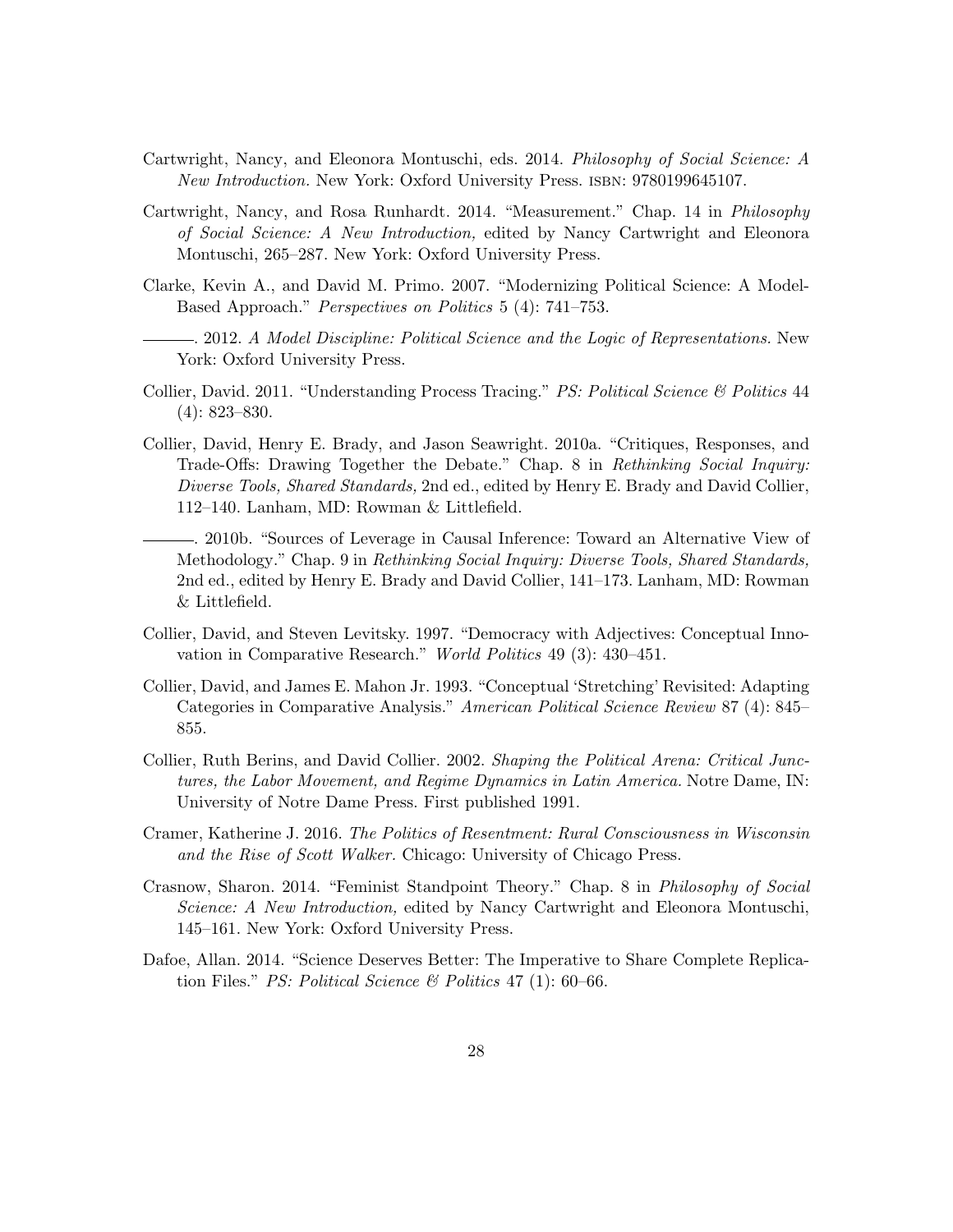- Dahl, Robert A. 1971. *Polyarchy: Participation and Opposition*. New Haven, CT: Yale University Press.
- Deaton, Angus. 2014. "Instruments, Randomization, and Learning about Development." Chap. 8 in Field Experiments and Their Critics: Essays on the Uses and Abuses of Experimentation in the Social Sciences, edited by Dawn Langan Teele, 141–184. New Haven, CT: Yale University Press.
- Dumitru, Diana, and Carter Johnson. 2011. "Constructing Interethnic Conflict and Cooperation: Why Some People Harmed Jews and Others Helped Them during the Holocaust in Romania." World Politics 63 (1): 1–42.
- Dunning, Thad. 2008. "Improving Causal Inference: Strengths and Limitations of Natural Experiments." Political Research Quarterly 61 (2): 282–293.
	- . 2012. Natural Experiments in the Social Sciences: A Design-Based Approach. New York: Cambridge University Press.
- Eidlin, Fred. 2011. "The Method of Problems versus the Method of Topics." PS: Political Science & Politics 44 (4): 758–761.
- Elwert, Felix, and Christopher Winship. 2014. "Endogenous Selection Bias: The Problem of Conditioning on a Collider Variable." Annual Review of Sociology 40:31–53.
- Erikson, Robert S., and Laura Stoker. 2011. "Caught in the Draft: The Effects of Vietnam Draft Lottery Status on Political Attitudes." American Political Science Review 105 (2): 221–237.
- Fairfield, Tasha, and Andrew E. Charman. 2017. "Explicit Bayesian Analysis for Process Tracing: Guidelines, Opportunities, and Caveats." Political Analysis 25 (3): 363–380.
- Fearon, James, and David Laitin. 2009. "Integrating Qualitative and Quantitative Methods." In The Oxford Handbook of Political Methodology, edited by Janet M. Box-Steffensmeier, Henry E. Brady, and David Collier. Oxford University Press. [https:](https://doi.org/10.1093/oxfordhb/9780199286546.003.0033) [//doi.org/10.1093/oxfordhb/9780199286546.003.0033.](https://doi.org/10.1093/oxfordhb/9780199286546.003.0033)
- Fearon, James D. 1991. "Counterfactuals and Hypothesis Testing in Political Science." World Politics 43 (2): 169–195.
- . 1995. "Rationalist Explanations for War." International Organization 49 (3): 379– 414.
- Fenno, Richard. 1978. Homestyle. Boston: Little, Brown.
- <span id="page-28-0"></span>Ferwerda, Jeremy, and Nicholas L. Miller. 2014. "Political Devolution and Resistance to Foreign Rule: A Natural Experiment." American Political Science Review 108 (3): 642–660.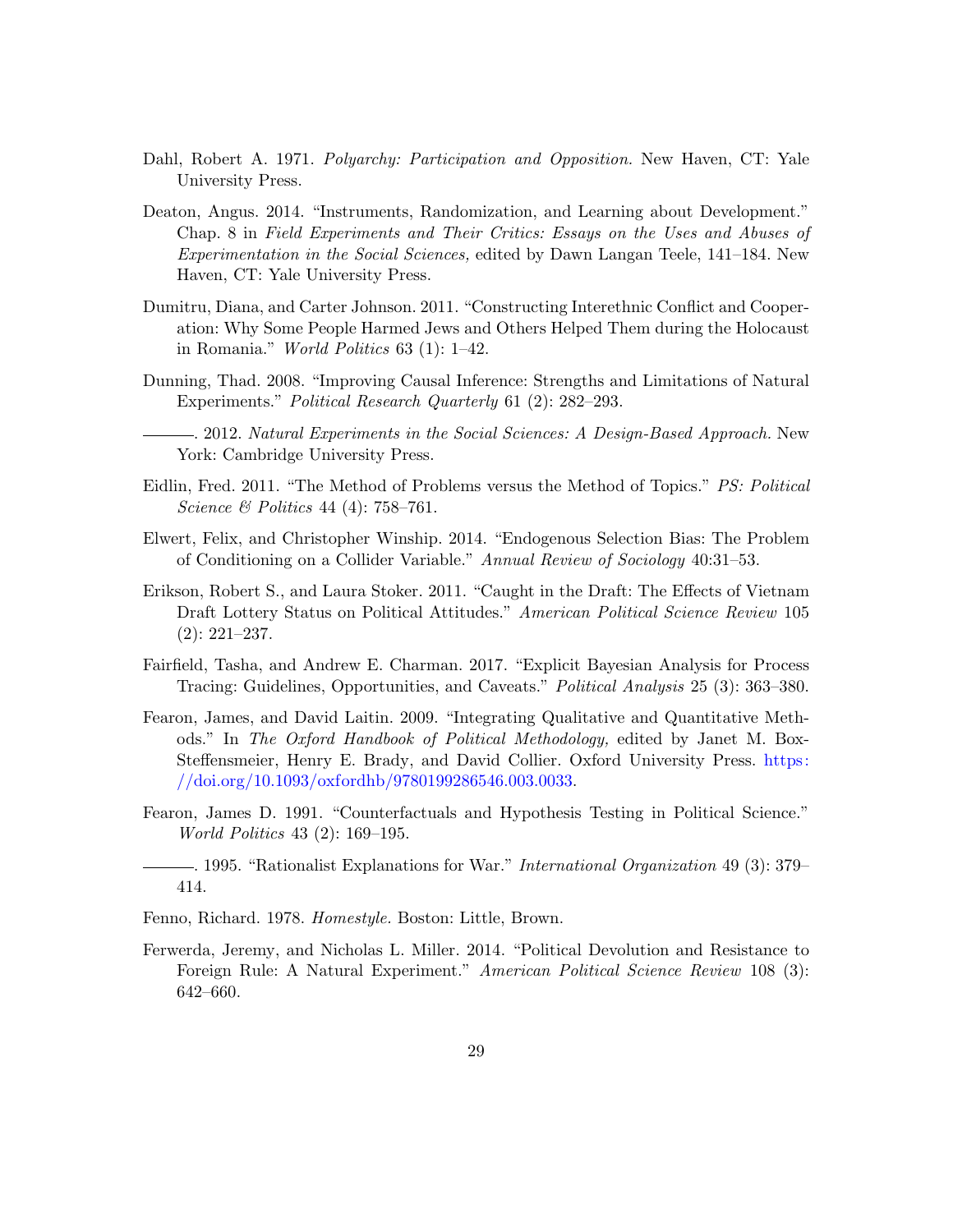Feyerabend, Paul K. 1993. Against Method. 3rd ed. New York: Verso. First published 1975.

- Fu, Diana. 2017. "Disguised Collective Action in China." Comparative Political Studies 50 (4): 499–527.
- Fujii, Lee Ann. 2015. "Five Stories of Accidental Ethnography: Turning Unplanned Moments in the Field into Data." *Qualitative Research* 15 (4): 525–539.
- Geddes, Barbara. 1990. "How the Cases You Choose Affect the Answers You Get: Selection Bias in Comparative Politics." Political Analysis 2:131–150.

. 2003. Paradigms and Sand Castles: Theory Building and Research Design in Comparative Politics. Ann Arbor: University of Michigan Press.

- Geertz, Clifford. 1972. "Deep Play: Notes on the Balinese Cockfight." Daedelus 101 (1): 1–37.
	- . 1973. "Thick Description: Toward an Interpretive Theory of Culture." In The Interpretation of Cultures, 3–30. New York: Basic Books.
- Gelbach, Scott. 2015. "The Fallacy of Multiple Methods." CP: Newsletter of the Comparative Politics Organized Section of the American Political Science Association 25 (2): 11–12. [http://comparativenewsletter.com/files/archived](http://comparativenewsletter.com/files/archived_newsletters/newsletter_fall2015.pdf) newsletters/newsletter [fall2015.pdf.](http://comparativenewsletter.com/files/archived_newsletters/newsletter_fall2015.pdf)
- George, Alexander L., and Andrew Bennett. 2005. Case Studies and Theory Development in the Social Sciences. Cambridge, MA: MIT Press.
- Gerber, Alan S., Donald P. Green, and Edward H. Kaplan. 2014. "The Illusion of Learning from Observational Research." Chap. 1 in Field Experiments and Their Critics: Essays on the Uses and Abuses of Experimentation in the Social Sciences, edited by Dawn Langan Teele, 9–32. New Haven, CT: Yale University Press. First published 2004.
- Germano, William. 2014. From Dissertation to Book. Chicago: University of Chicago Press.
- Gerring, John. 2004. "What is a Case Study and What Is it Good For?" American political science review 98 (2): 341–354.
	- . 2012. Social Science Methodology: A Unified Framework. 2nd ed. New York: Cambridge University Press. isbn: 9780521132770.
	- $-$ . 2017. "Qualitative Methods." Annual Review of Political Science 20 (1): 15–36.
- Godfrey-Smith, Peter. 2003. Theory and Reality: An Introduction to the Philosophy of Science. Chicago: University of Chicago Press. ISBN: 0226300633.
- Grzymala-Busse, Anna. 2015. "Weapons of the Meek: How Churches Influence Public Policy." World Politics 68 (1): 1–36.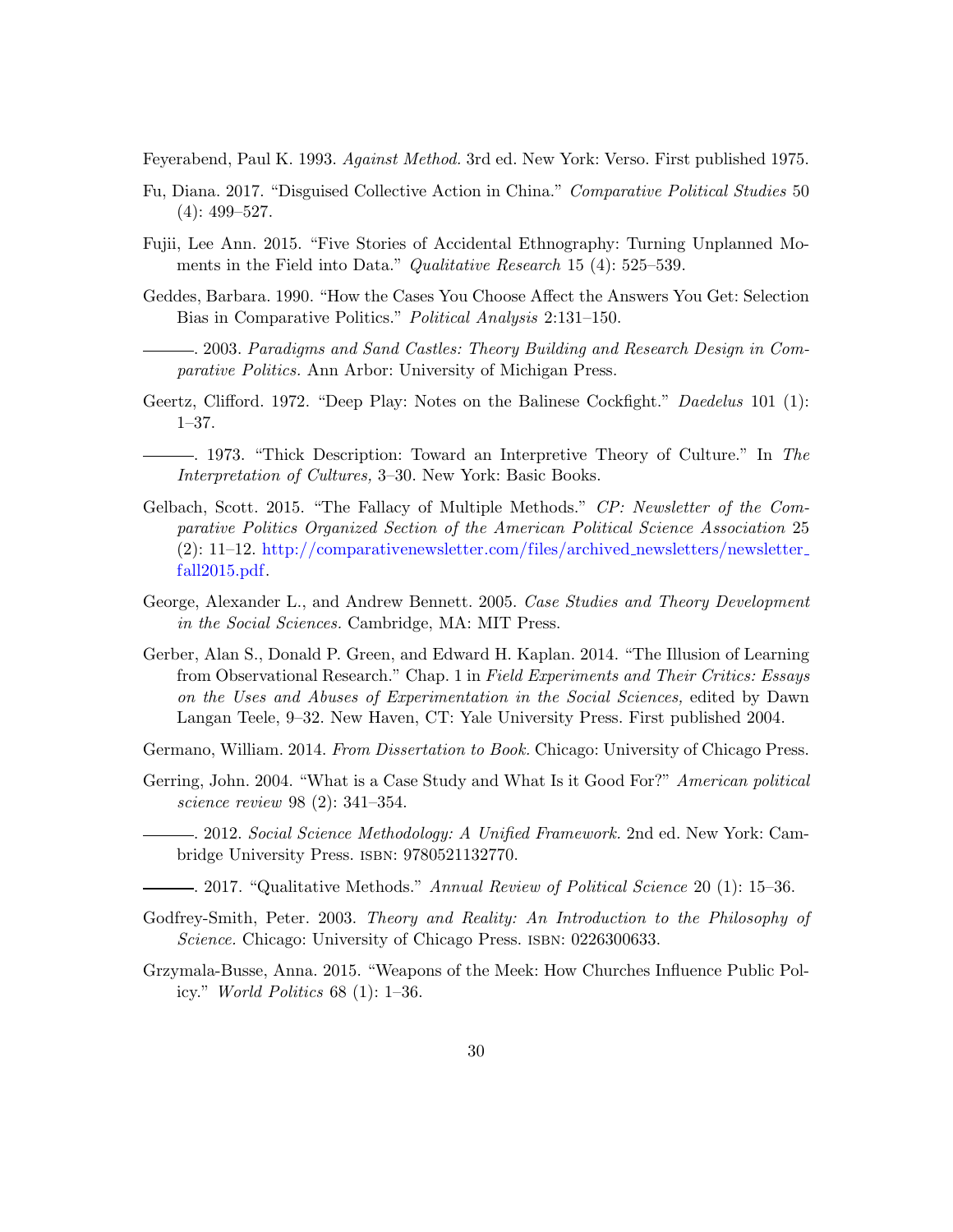- Hacker, Jacob S. 2004. "Privatizing Risk without Privatizing the Welfare State: The Hidden Politics of Social Policy Retrenchment in the United States." American Political Science Review 98 (2): 243–260.
- Hall, Peter A. 2003. "Aligning Ontology and Methodology in Comparative Research." Chap. 11 in Comparative Historical Analysis in the Social Sciences, edited by James Mahoney and Dietrich Rueschemeyer, 373–404. New York: Cambridge University Press.
- Harding, Sandra G., ed. 1976. Can Theories Be Refuted? Essays on the Duhem-Quine Thesis. Dordrecht, Holland: D. Reidel.
- Haslanger, Sally. 2016. "What Is a (Social) Structural Explanation?" Philosophical Studies 173 (1): 113–130.
- Healy, Kieran. 2017. "Fuck Nuance." Sociological Theory 35 (2): 118–127.
- . 2019. "The Plain Person's Guide to Plain Text Social Science," October 4, 2019. [http://plain-text.co.](http://plain-text.co)
- Hexter, Jack H. 1986. "The Historical Method of Christopher Hill." In On Historians, 227–251. Cambridge, MA: Harvard University Press.
- Holland, Alisha C. 2016. "Forbearance." American Political Science Review 110 (2): 232– 246.
- Humphreys, Macartan, and Alan M. Jacobs. 2015. "Mixing Methods: A Bayesian Approach." American Political Science Review 109 (4): 653–673.
- Jensenius, Francesca Refsum. 2014. "The Fieldwork of Quantitative Data Collection." PS: Political Science & Politics 47 (2): 402–404.
- Kapiszewski, Diana, Lauren M. MacLean, and Benjamin L. Read, eds. 2015. Field Research in Political Science. New York: Cambridge University Press.
- King, Gary, Robert Keohane, and Sidney Verba. 1994. Designing Social Inquiry: Scientific Inference in Qualitative Research. Princeton, NJ: Princeton University Press. ISBN: 9780691034713.
- King, Gary, and Melissa Sands. 2015. "How Human Subjects Research Rules Mislead You and Your University, and What to Do About It." August 15, 2015. [https://gking.](https://gking.harvard.edu/files/gking/files/irb_politics_paper_1.pdf) [harvard.edu/files/gking/files/irb](https://gking.harvard.edu/files/gking/files/irb_politics_paper_1.pdf)\_politics\_paper\_1.pdf.
- Klinkenborg, Verlyn. 2013. Several Short Sentences About Writing. New York: Vintage.
- <span id="page-30-0"></span>Kocher, Matthew A., and Nuno P. Monteiro. 2016. "Lines of Demarcation: Causation, Design-Based Inference, and Historical Research." Perspectives on Politics 14 (4): 952–975.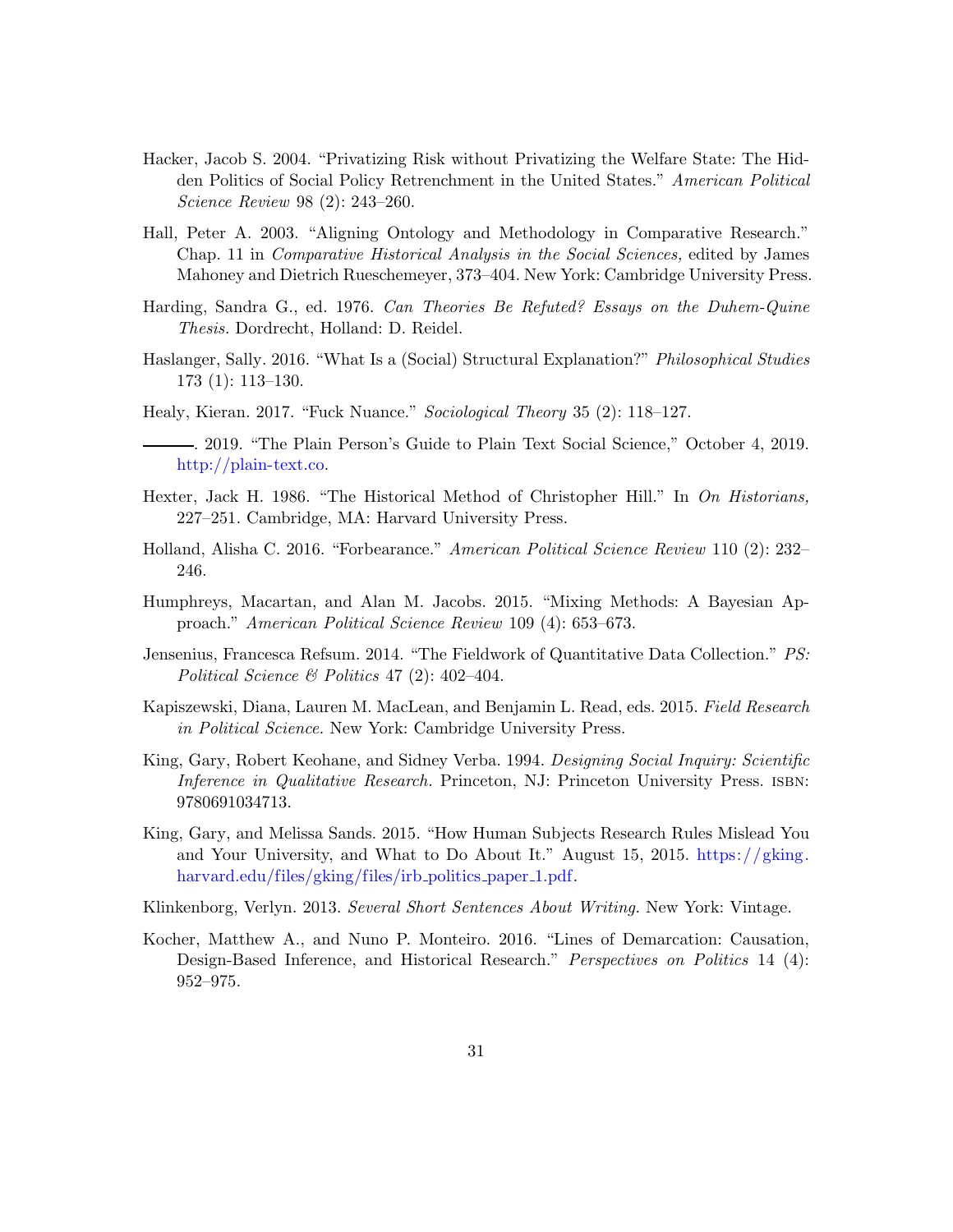- Krugman, Paul. 1994. "The Fall and Rise of Development Economics." In Rethinking the Development Experience: Essays Provoked by the Work of Albert O. Hirschman, edited by Donald A. Schön and Lloyd Rodwin, 39–58. Washington, DC and Cambridge, MA: Brookings Institution / Lincoln Institute of Land Policy.
- Kuhn, Thomas. 2012. The Structure of Scientific Revolutions. Chicago: University of Chicago Press.
- Lewis, David. 1973. "Causation." Journal of Philosophy 70 (7): 556–567.
- Lieberman, Evan S. 2005. "Nested Analysis as a Mixed-Method Strategy for Comparative Research." American Political Science Review 99 (3): 435–452.
- Little, Andrew T., and Thomas B. Pepinsky. 2016. "Simple and Formal Models in Comparative Politics." Chinese Political Science Review 1 (3): 425–447.
- Locke, Richard, and Kathleen Thelen. 1998. "Problems of Equivalence in Comparative Politics: Apples and Oranges, Again." APSA-CP: Newsletter of the APSA Organized Section in Comparative Politics 9 (1): 9–12.
- Lorentzen, Peter, M. Taylor Fravel, and Jack Paine. 2017. "Qualitative Investigation of Theoretical Models: The Value of Process Tracing." Journal of Theoretical Politics 29 (3): 467–491.
- Lustick, Ian S. 1996. "History, Historiography, and Political Science: Multiple Historical Records and the Problem of Selection Bias." American Political Science Review 90 (3): 605–618.
- Mahoney, James, and Gary Goertz. 2012. A Tale of Two Cultures: Qualitative and Quantitative Research in the Social Sciences. Princeton, NJ: Princeton University Press. isbn: 9780691149714.
- Mahoney, James, and Kathleen Thelen, eds. 2015. Advances in Comparative-Historical Analysis. Cambridge: Cambridge University Press.
- Mattingly, Daniel C. 2016. "Elite Capture: How Decentralization and Informal Institutions Weaken Property Rights in China." World Politics 68 (3): 383–412.
- Mayhew, David R. 2015. "Robert A. Dahl: Questions, Concepts, Proving It." Journal of Political Power 8 (2): 175–187.
- Meehl, Paul E. 1997. "The Problem Is Epistemology, Not Statistics: Replace Significance Tests by Confidence Intervals and Quantify Accuracy of Risky Numerical Predictions." In What If There Were No Significance Tests?, edited by Lisa L. Harlow, Stanley A. Mulaik, and James H. Steiger, 395–425. Mahwaw, NJ: Lawrence Erlbaum Associates.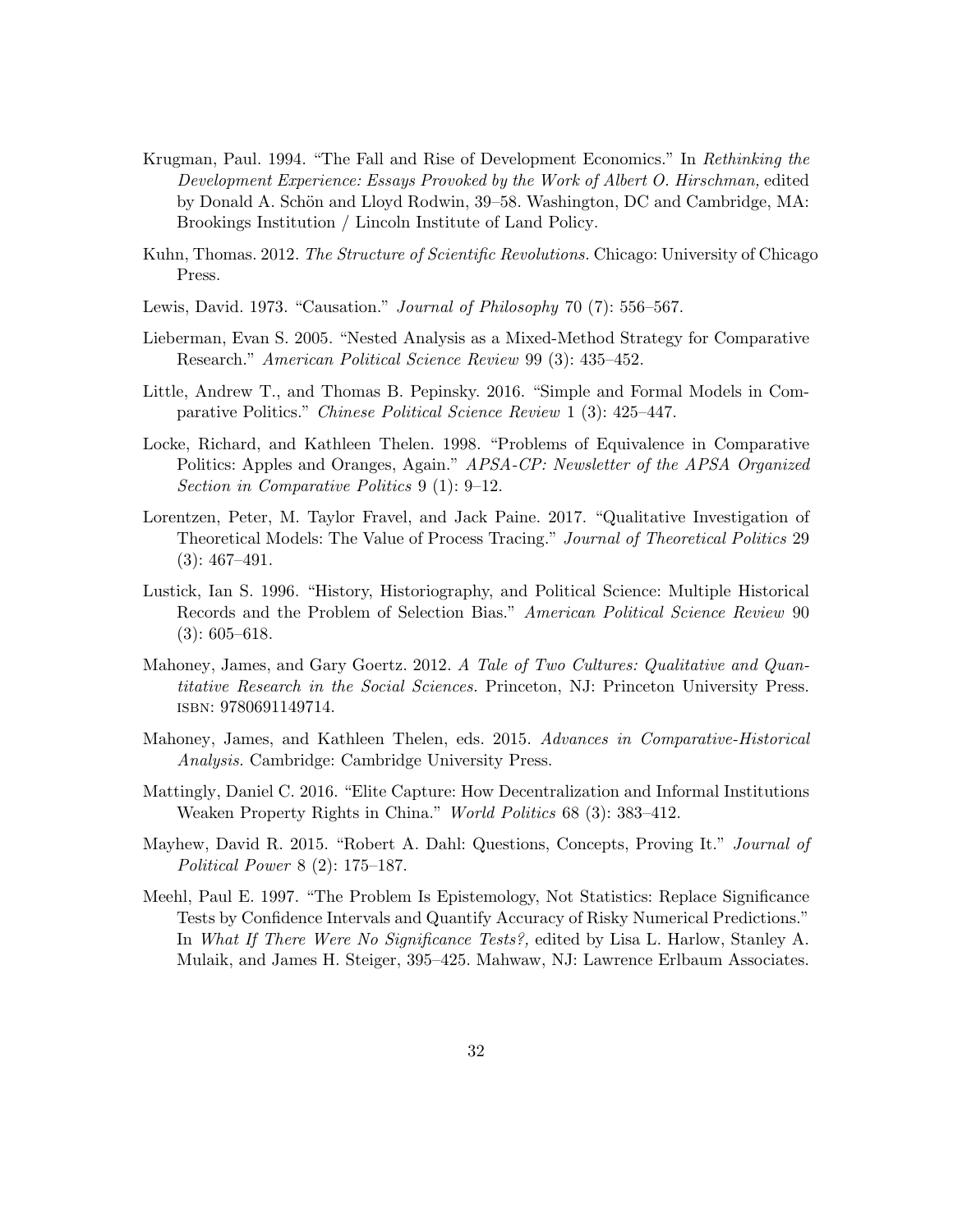- Montuschi, Eleonora. 2014. "Scientific Objectivity." Chap. 7 in Philosophy of Social Science: A New Introduction, edited by Nancy Cartwright and Eleonora Montuschi, 123– 144. New York: Oxford University Press.
- Morgan, Mary S. 2014. "Case Studies." Chap. 15 in Philosophy of Social Science: A New Introduction, edited by Nancy Cartwright and Eleonora Montuschi, 288–307. New York: Oxford University Press.
- Munger, Kevin, Andrew M. Guess, and Eszter Hargittai. 2021. "Quantitative Description of Digital Media: A Modest Proposal to Disrupt Academic Publishing." Journal of Quantitative Description: Digital Media 1:1–13.
- Nielsen, Richard A. 2016. "Case Selection via Matching." Sociological Methods & Research 45 (3): 569–597.
	- . 2019. "Recite! Interpretive Fieldwork for Positivists." In An Unorthodox Guide to Fieldwork, edited by Peter Krause and Ora Szekely. New York: Columbia University Press.
- Nisbett, Richard E., and Timothy DeCamp Wilson. 1977. "Telling More Than We Can Know: Verbal Reports on Mental Processes." Psychological Review 84 (3): 231–259.
- Pachirat, Timothy. 2009. "The Political in Political Ethnography: Dispatches from the Kill Floor." Chap. 6 in *Political Ethnography: What Immersion Contributes to the Study* of Power, edited by Edward Schatz, 143–161. Chicago: University of Chicago Press.
- . 2014. "We Call It a Grain of Sand: The Interpretive Orientation and a Human Social Science." Chap. 24 in Interpretation and Method: Empirical Research Methods and the Interpretive Turn, 2nd ed., edited by Dvora Yanow and Peregrine Schwartz-Shea, 426–432. Armonk, NY: M. E. Sharpe.
- Parker, David C. W. 2018. "Following Fenno: Learning from Senate Candidates in the Age of Social Media and Party Polarization." The Forum 16 (2): 145–170.
- Paul, L. A., and Ned Hall. 2013. Causation: A User's Guide. New York: Oxford University Press.
- Paxton, Pamela. 2000. "Women's Suffrage in the Measurement of Democracy: Problems of Operationalization." Studies in Comparative International Development 35 (3): 92– 111.
- Pearl, Judea. 2009. Causality: Models, Reasoning, and Inference. 2nd ed. New York: Cambridge University Press.
- Peterson, Susan. 1995. "How Democracies Differ: Public Opinion, State Structure, and the Lessons of the Fashoda Crisis." Security Studies 5 (1): 3-37.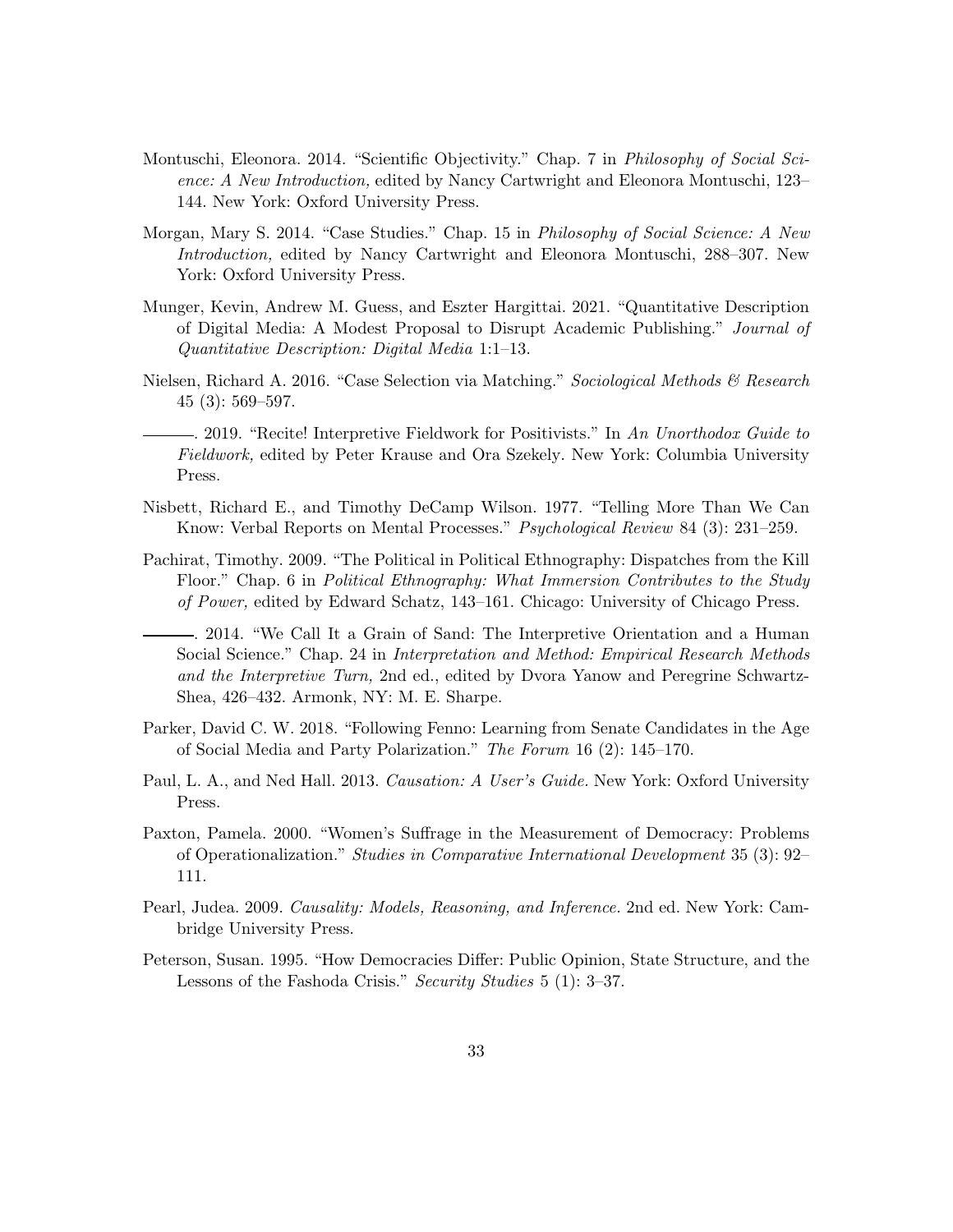- Pierson, Paul. 2011. Politics in Time: History, Institutions, and Social Analysis. Princeton, NJ: Princeton University Press.
- Pinker, Steven. 2014. The Sense of Style: The Thinking Person's Guide to Writing in the 21st Century. New York: Penguin.
- Popper, Karl. 2002. The Logic of Scientific Discovery. New York: Routledge.
- Pritchett, Lant, and Justin Sandefur. 2015. "Learning from Experiments when Context Matters." American Economic Review 105 (5): 471–475.
- Rosenbaum, Paul R. 2010. Design of Observational Studies. New York: Springer.
- Rubin, Donald B. 2008. "For Objective Causal Inference, Design Trumps Analysis." Annals of Applied Statistics 2 (3): 808–840.
- Russett, Bruce, William Antholis, Carol R. Ember, Melvin Ember, and Zeev Maoz. 1993. Grasping the Democratic Peace: Principles for a Post–Cold War World. Princeton, NJ: Princeton University Press.
- Sartori, Giovanni. 1970. "Concept Misformation in Comparative Politics." American Political Science Review 64 (4): 1033–1053.
- Scott, James C. 1998. Seeing Like a State: How Certain Schemes to Improve the Human Condition Have Failed. New Haven: Yale University Press.
- Seawright, Jason. 2016. Multi-method Social Science: Combining Qualitative and Quantitative Tools. New York: Cambridge University Press.
- Seawright, Jason, and David Collier. 2014. "Rival Strategies of Validation: Tools for Evaluating Measures of Democracy." Comparative Political Studies 47 (1): 111–138.
- Seawright, Jason, and John Gerring. 2008. "Case Selection Techniques in Case Study Research: A Menu of Qualitative and Quantitative Options." Political Research Quarterly 61 (2): 294–308.
- Sekhon, Jasjeet S. 2004. "Quality Meets Quantity: Case Studies, Conditional Probability, and Counterfactuals." Perspectives on Politics 2 (2): 281–293.
	- . 2009. "Opiates for the Matches: Matching Methods for Causal Inference." Annual Review of Political Science 12:487–508.
- Sekhon, Jasjeet S., and Rocío Titiunik. 2012. "When Natural Experiments Are Neither Natural nor Experiments." American Political Science Review 106 (1): 35–57.
- Sen, Maya, and Omar Wasow. 2016. "Race as a Bundle of Sticks: Designs that Estimate Effects of Seemingly Immutable Characteristics." Annual Review of Political Science 19 (1): 499–522.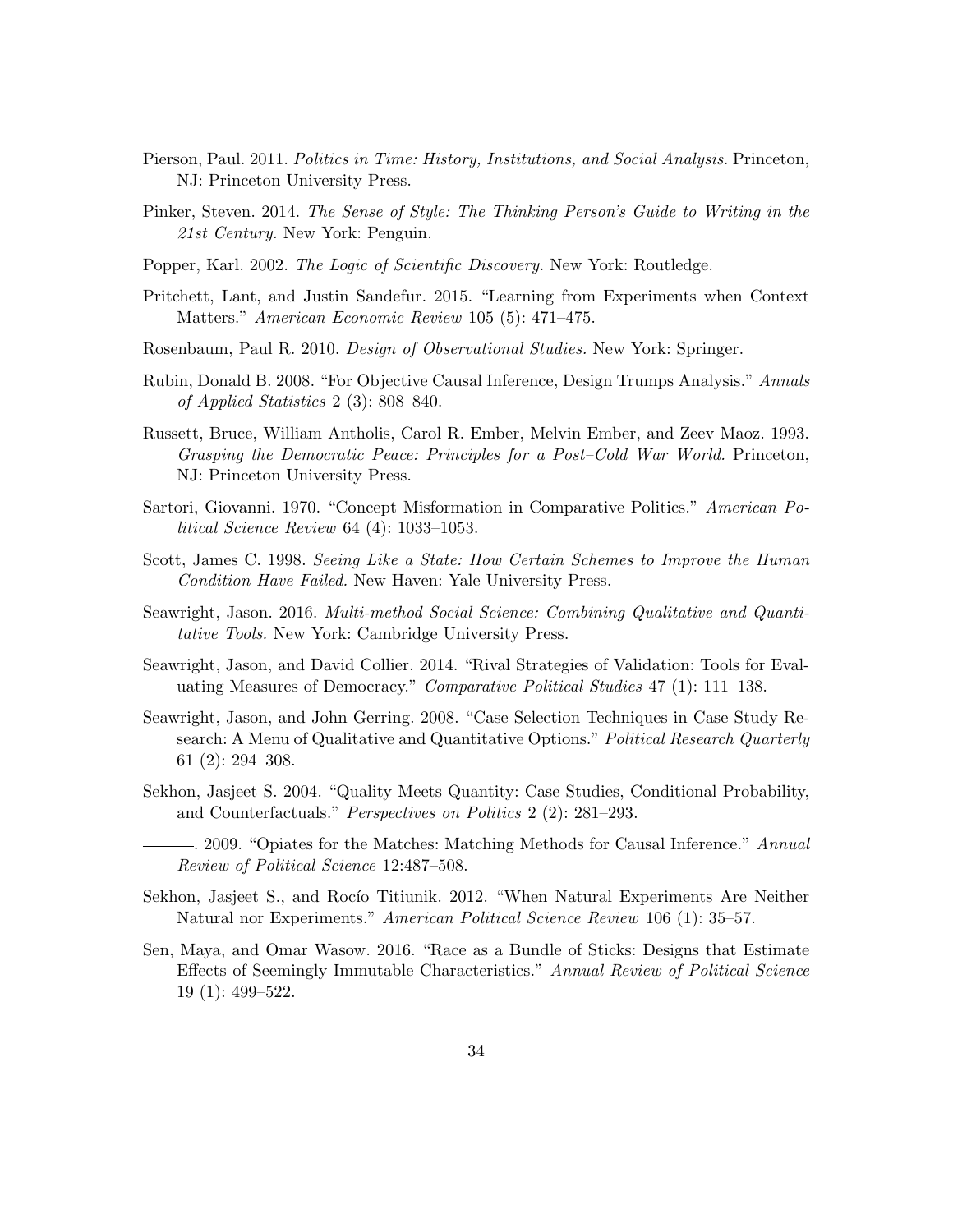- Shadish, William R. 2010. "Campbell and Rubin: A Primer and Comparison of Their Approaches to Causal Inference in Field Settings." Psychological Methods 15 (1): 3– 17.
- Singal, Jesse. 2015. "The Case of the Amazing Gay-Marriage Data: How a Graduate Student Reluctantly Uncovered a Huge Scientific Fraud." New York Magazine, May 29, 2015. [http://nymag.com/scienceofus/2015/05/how - a- grad- student- uncovered- a](http://nymag.com/scienceofus/2015/05/how-a-grad-student-uncovered-a-huge-fraud.html)[huge-fraud.html.](http://nymag.com/scienceofus/2015/05/how-a-grad-student-uncovered-a-huge-fraud.html)
- Skow, Bradford. 2018. Causation, Explanation, and the Metaphysics of Aspect. New York: Oxford University Press.
- Slater, Dan, and Daniel Ziblatt. 2013. "The Enduring Indispensability of the Controlled Comparison." Comparative Political Studies 46 (10): 1301–1327.
- Soss, Joe. 2018. "On Casing a Study versus Studying a Case." Qualitative and Multi-Method Research 16 (1): 21–27.
- Stokes, Susan C. 2014. "A Defense of Observational Research." Chap. 2 in Field Experiments and Their Critics: Essays on the Uses and Abuses of Experimentation in the Social Sciences, edited by Dawn Langan Teele, 33–57. New Haven, CT: Yale University Press.
- Sword, Helen. 2012. Stylish Academic Writing. Cambridge, MA: Harvard University Press.
- Tannenwald, Nina. 1999. "The Nuclear Taboo: The United States and the Normative Basis of Nuclear Non-Use." American Political Science Review 53 (3): 433–468.
- Teele, Dawn Langan, ed. 2014. Field Experiments and Their Critics: Essays on the Uses and Abuses of Experimentation in the Social Sciences. New Haven, CT: Yale University Press.
- <span id="page-34-0"></span>Titiunik, Rocío. 2015. "Drawing Your Senator from a Jar: Term Length and Legislative Behavior." Political Science Research and Methods 4 (2): 293–316.
- Tomz, Michael R., and Jessica L. P. Weeks. 2013. "Public Opinion and the Democratic Peace." American Political Science Review 107 (4): 849–865.
- Treier, Shawn, and Simon Jackman. 2008. "Democracy as a Latent Variable." American Journal of Political Science 52 (1): 201–217.
- Van Evera, Stephen. 1997. Guide to Methods for Students of Political Science. Ithaca, NY: Cornell University Press.
- Van Maanen, John. 2011. Tales of the Field: On Writing Ethnography. Chicago: University of Chicago Press.